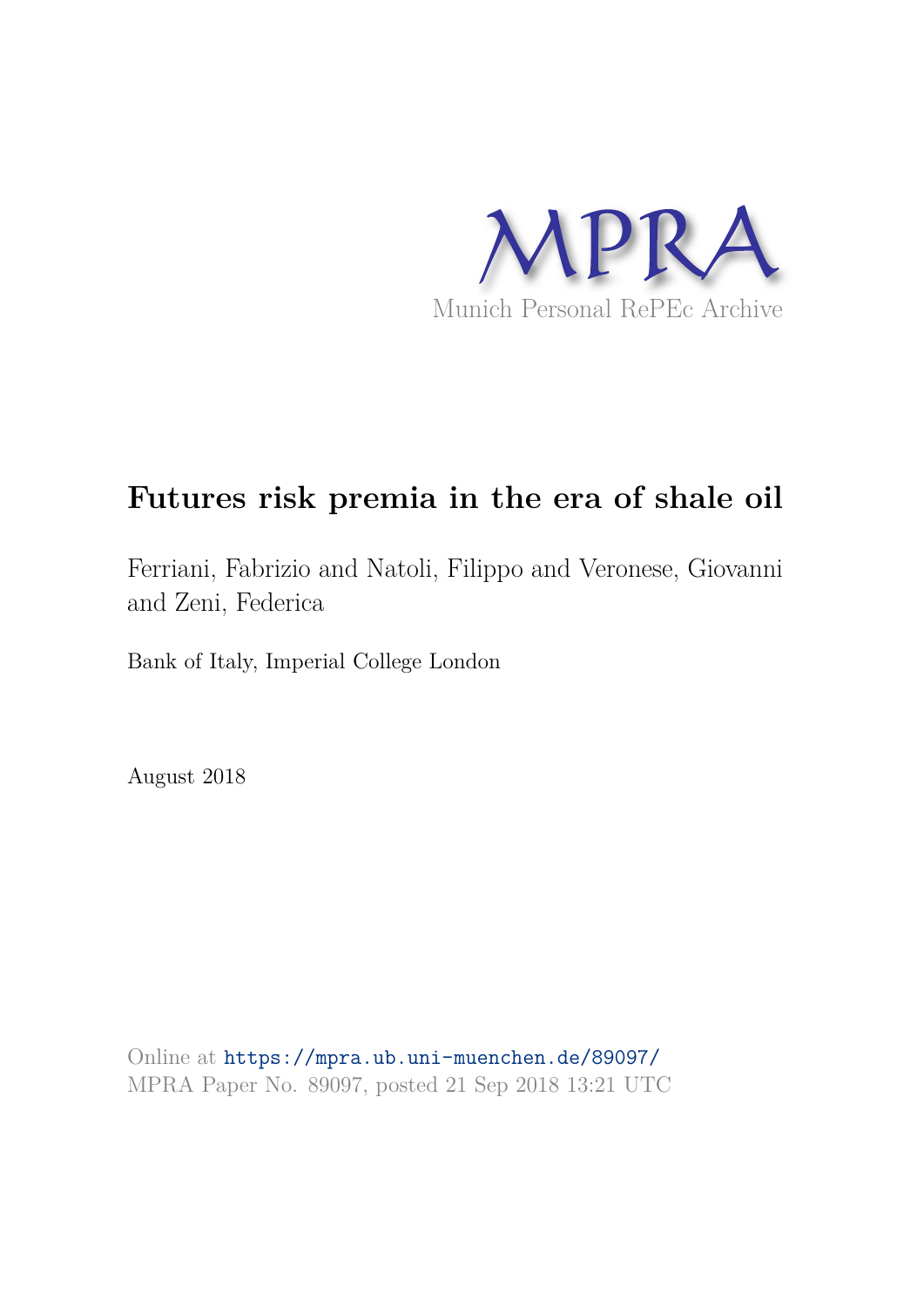## Futures risk premia in the era of shale oil*<sup>a</sup>*

Fabrizio Ferriani *<sup>b</sup>* Filippo Natoli*<sup>b</sup>* Giovanni Veronese*<sup>b</sup>* Federica Zeni*<sup>c</sup>*

August 2018

#### **Abstract**

The advent of shale oil in the United States triggered a structural transformation in the oil market. We show, both theoretically and empirically, that this process has relevant consequences on oil risk premia. We construct a consumption-based model with shale producers interacting with financial speculators in the futures market. Compared to conventionals, shale producers have a more flexible technology, but higher risk aversion and additional costs due to their reliance on external finance. Our model helps to explain the observed pattern of aggregate hedging by US firms in the last decade. The empirical analysis shows that the hedging pressure of shale producers has become more relevant than that of conventional producers in explaining the oil futures risk premium.

*JEL classification*: G00, G13, G32, Q47.

*Keywords*: shale oil, futures, risk premium, hedging, speculation, limits to arbitrage.

<sup>&</sup>lt;sup>a</sup>We are very thankful to Riccardo Cristadoro, Lars Lochstoer, Marcello Miccoli, Tarun Ramadorai, Andrea Tiseno for helpful comments and suggestions. The views expressed in this paper are those of the authors and do not necessarily reflect the views of the Bank of Italy. All remaining errors are ours. E-mail: fabrizio.ferriani@bancaditalia.it, filippo.natoli@bancaditalia.it, giovanni.veronese@bancaditalia.it, f.zeni16@imperial.ac.uk.

<sup>&</sup>lt;sup>*b*</sup>Bank of Italy

*c* Imperial College London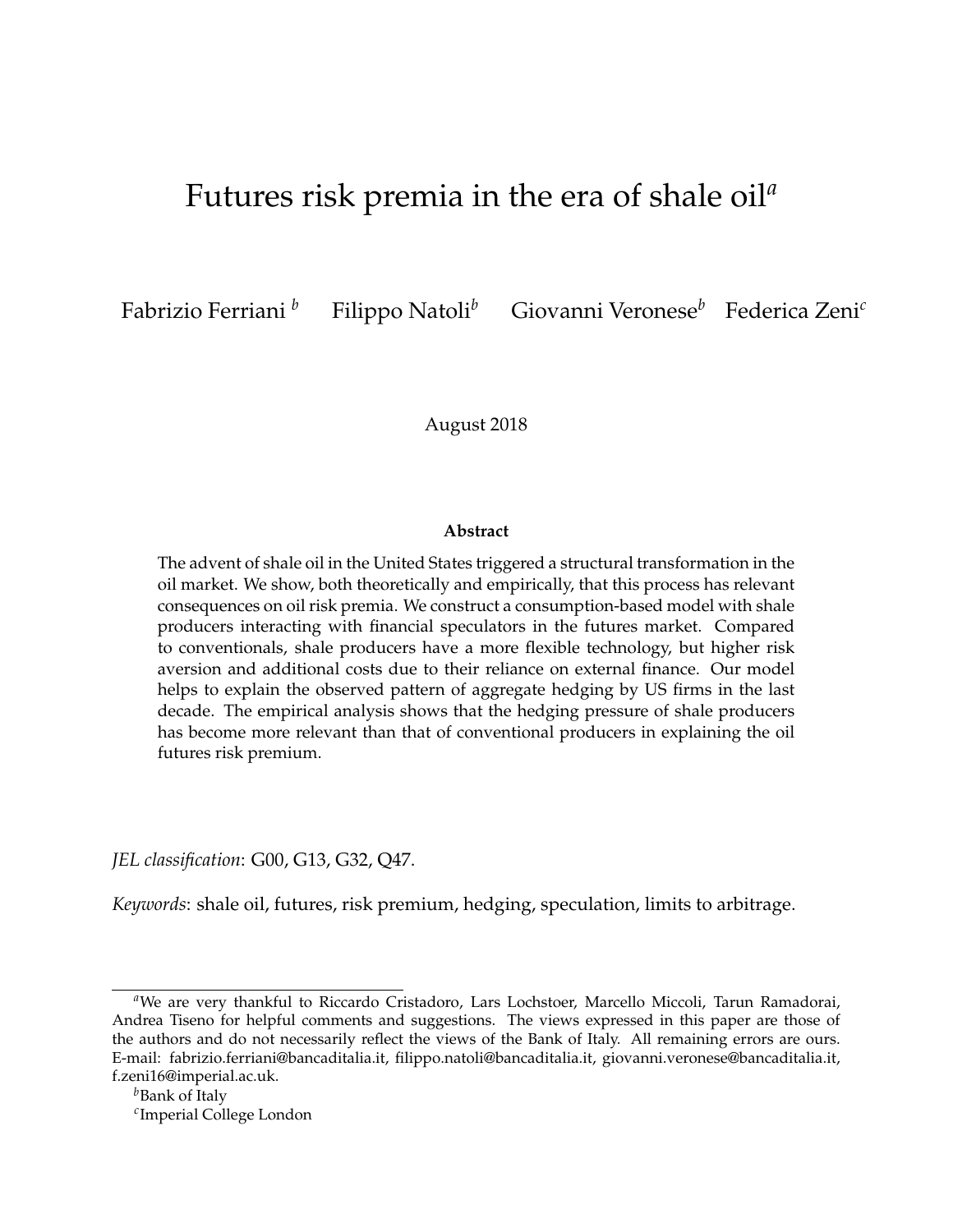## **1 Introduction**

The advent of shale oil has radically altered the supply of crude oil in the United States and its effects have reverberated across the global oil market. Between 2006 and 2018, the US has almost doubled its crude oil production becoming the second largers world producer, mostly on account of the output from shale wells (Figure 1.1, left panel). The advent of shale technology has introduced relevant changes in the oil production sector, on both the technology and financing sides. Fracking and horizontal drilling allow shale producers to respond more quickly to oil price changes; however, the adoption of the new technology required a massive expansion in capex and exploration which was accompanied by an increasing amount of debt in the oil sector (Figure 1.1, right panel).

While a growing literature explores the impact of the shale revolution on the economy, the technology and financing features of the shale sector are rarely considered jointly, as well as their effects on oil prices within a unified modelling framework. In this paper we consider both technology and financing characteristics of shale producers to explore the production-price nexus. In particular, we document how the advent of shale oil has impacted oil prices through the producers' supply and hedging pressure. Our analysis is both theoretical and empirical. First, we introduce shale producers in a consumptionbased model of crude oil, in which prices are determined in equilibrium from the interaction between producers and speculators in the oil futures market, following Acharya et al. (2013) (ALR henceforth). Our model shows that the peculiar characteristics of shale producers, both in terms of technology and financing structure, matter in equilibrium. Second, we empirically examine the drivers of the risk premium embedded in WTI futures contracts before and after the advent of shale oil. By separately identifying conventional and shale producers in the US oil industry, we show that US shale companies have become one relevant driver of global spot and futures prices.

Our producer-speculator model is designed as follows. Risk-averse producers hedge future profits by storing inventories and selling futures contracts; speculators, who buy futures as counterpart of producers and lend money to producers, are capital constrained so there are limits for the hedging demand of producers to be satisfied (limits-to-arbitrage friction). The model has two periods and oil producers are shale producers: with respect to conventional producers, they are modeled as more flexible in their supply decisions but with higher risk aversion and additional production costs due to their reliance on external finance. Compared to the conventional producer vs. speculator model, the limits-toarbitrage friction is amplified because: (1) a higher risk aversion of shale firms generates a higher hedging pressure raising the futures risk-premium, i.e. the difference between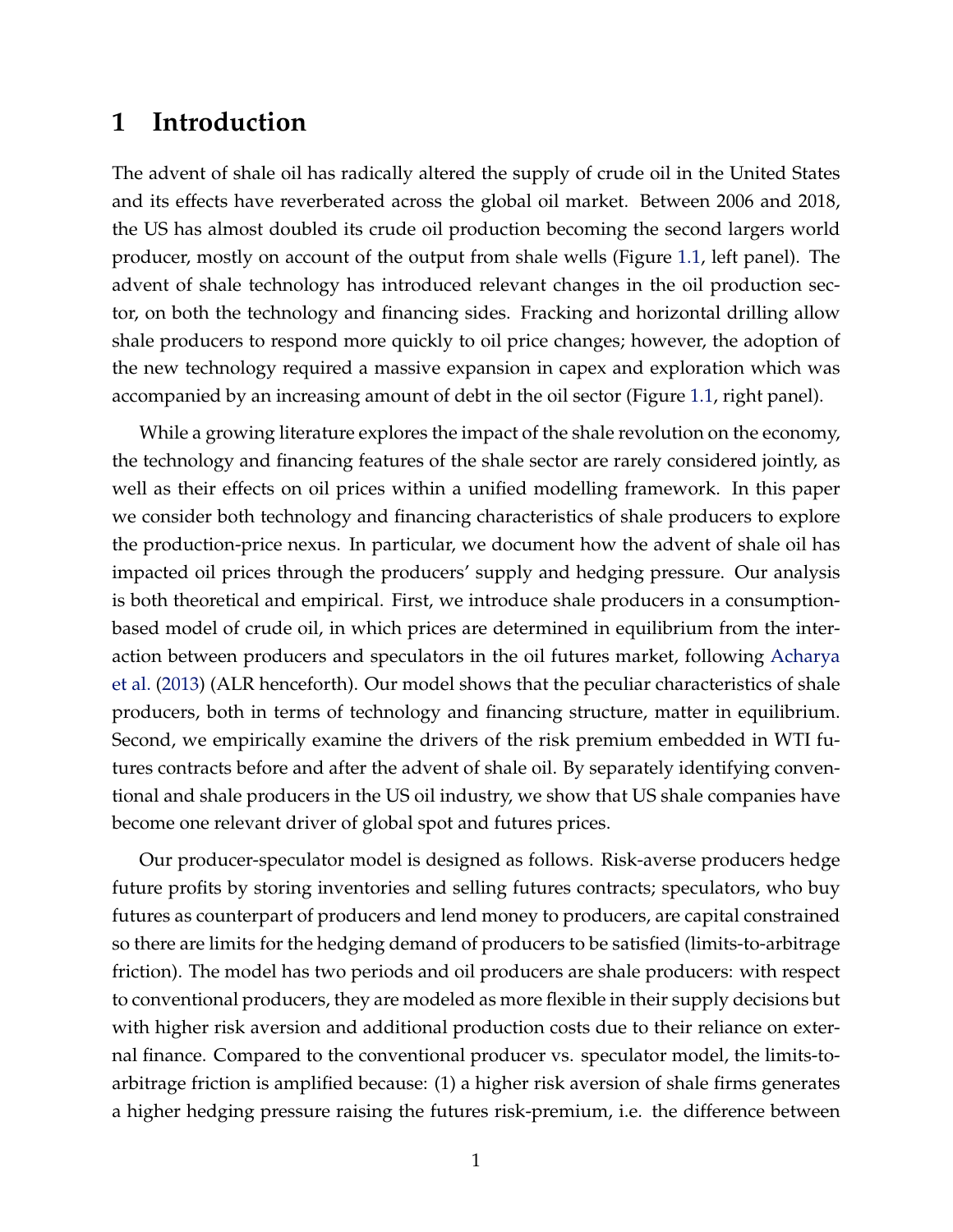

Figure 1.1: US oil production and leverage. The left plot displays the total US crude oil production and shale oil production measured in terms of milion barrels per day (mbd); both series are from EIA. Shale-oil production includes hydraulically fractured production originated from EIA plays: Monterey, Austin Chalk, Granite Wash, Woodford, Marcellus Haynesville Niobrara-Codell, Wolfcamp, Bonespring, Spraberry, Bakken, Eagle Ford, and Yeso-Glorieta. The right plot displays median leverage defined as total liabilities/total assets for US E&P companies with SIC code 1311.

expected spot prices and current futures prices (*risk aversion effect*) and (2) a more flexible supply schedule reduces the quantity to be hedged but, in equilibrium, also raises the variance of spot and futures prices thereby leading to a higher futures risk premium (*technology effect*).<sup>1</sup> A comparative simulation of the shale-speculator and conventionalspeculator models reveals that in an oil sector populated by shale producers the demand for financial hedging might be higher, beacause of higher risk aversion, or lower mainly because of a *cost effect* (non-negligible operational costs erode producer's expected profits, reducing the amount of production to be hedged).

Using a novel hand-collected firm-level dataset with detailed information on financial

<sup>&</sup>lt;sup>1</sup>This effect is related to the fact that the model is two-period and oil supply is finite, so must be interpreted as a long-run effect.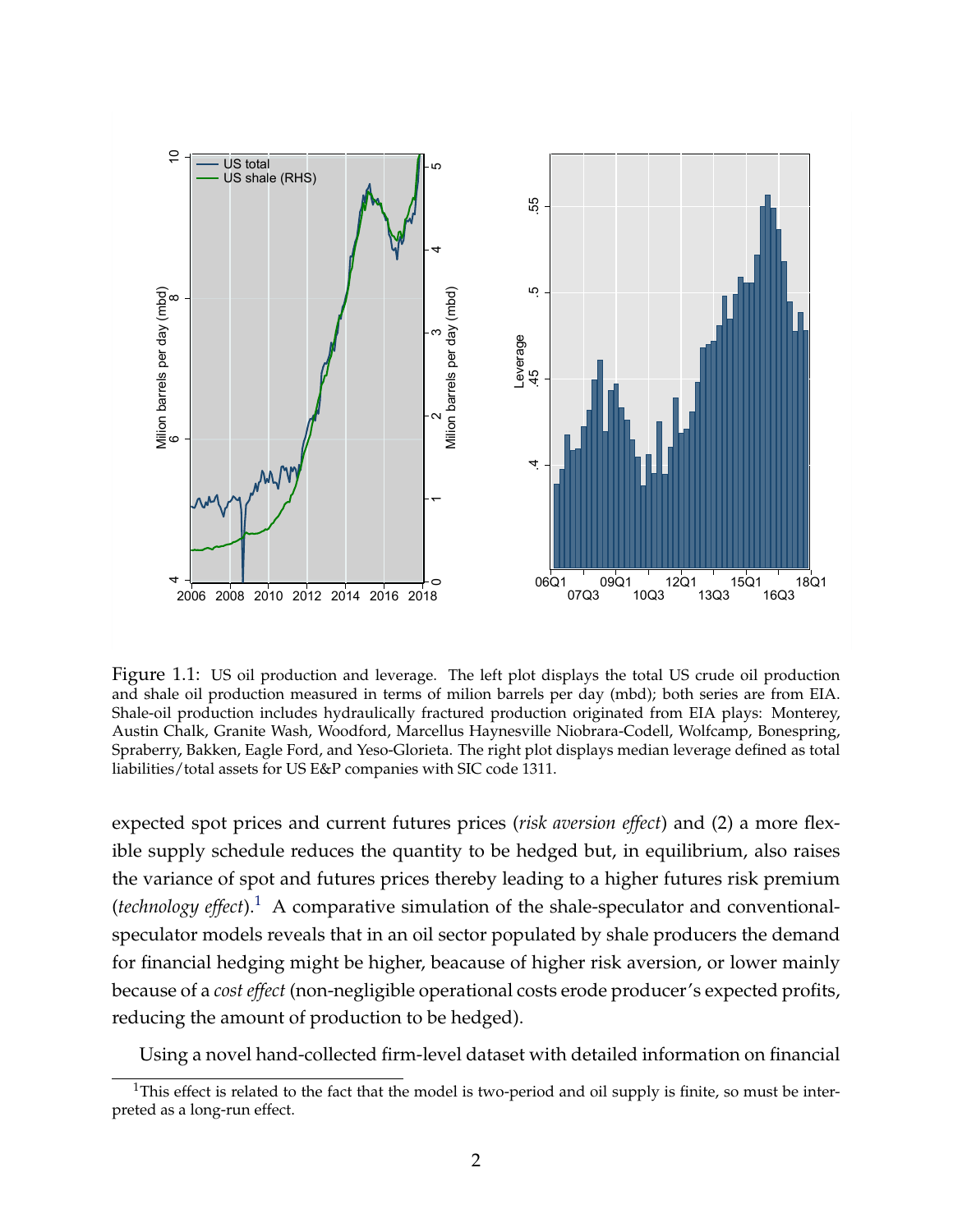hedging contracts, we calibrate our model to replicate the aggregate dynamics of hedging by US oil companies in the last decade. The simulation captures both the surge in aggregate hedging before 2013 and the marked fall in 2014-15 following the oil price decline. Moreover, we empirically investigate the role of US producers in driving the futures risk premium. Measures of producer's default risk, to proxy for the fundamental hedging pressure, are computed from firm-level balance sheet data obtained from the Compustat database. In particular, we distinguish conventional and shale producers on the basis of the rate of growth in their ouput, assuming that producers with the fastest expansion in production are also those adopting the new technology. We then regress the futures risk premium on the default risk specific to conventional and shale producers, controlling for time-varying risk absorption capacity of speculators and their commodity-related exposure.

We show that, in the last two decades, the default risk of shale producers has indeed become a more relevant driver of the futures risk premium, reflecting the recomposition of the oil industry. In this perspective, our results suggest that the shale revolution has brought back producers at the heart of the price discovery mechanism. However, this increased hedging pressure on the part of producers found a substantial offset from a corresponding expansion of speculative capital on the long side, which thereby curbed the fluctuations in the risk premium component of the futures price. To account for the timevarying risk absorption capacity of speculators, who take the long side of the oil futures, we build an indicator of U.S. banks activity in commodity derivatives. This measure captures *directly* banks' off-balance (notional) exposure and is measured in relation to banks' trading assets. According to this measure, U.S. banks ability to engage in derivatives markets remained substantial also in the last decade, at a time when other measures of speculator capital constraints, such as the one based on broker-dealer balance sheet have instead fallen dramatically.

The paper is organized as follows. Section 2 reviews the theoretical and empirical contributions related to our study. Section 3 explains the theoretical model, and Section 4 comments on the main predictions obtained via model simulation. Section 5 proposes an empirical validation of the model looking at the effect of producers' default risk on futures risk premium. Section 6 concludes.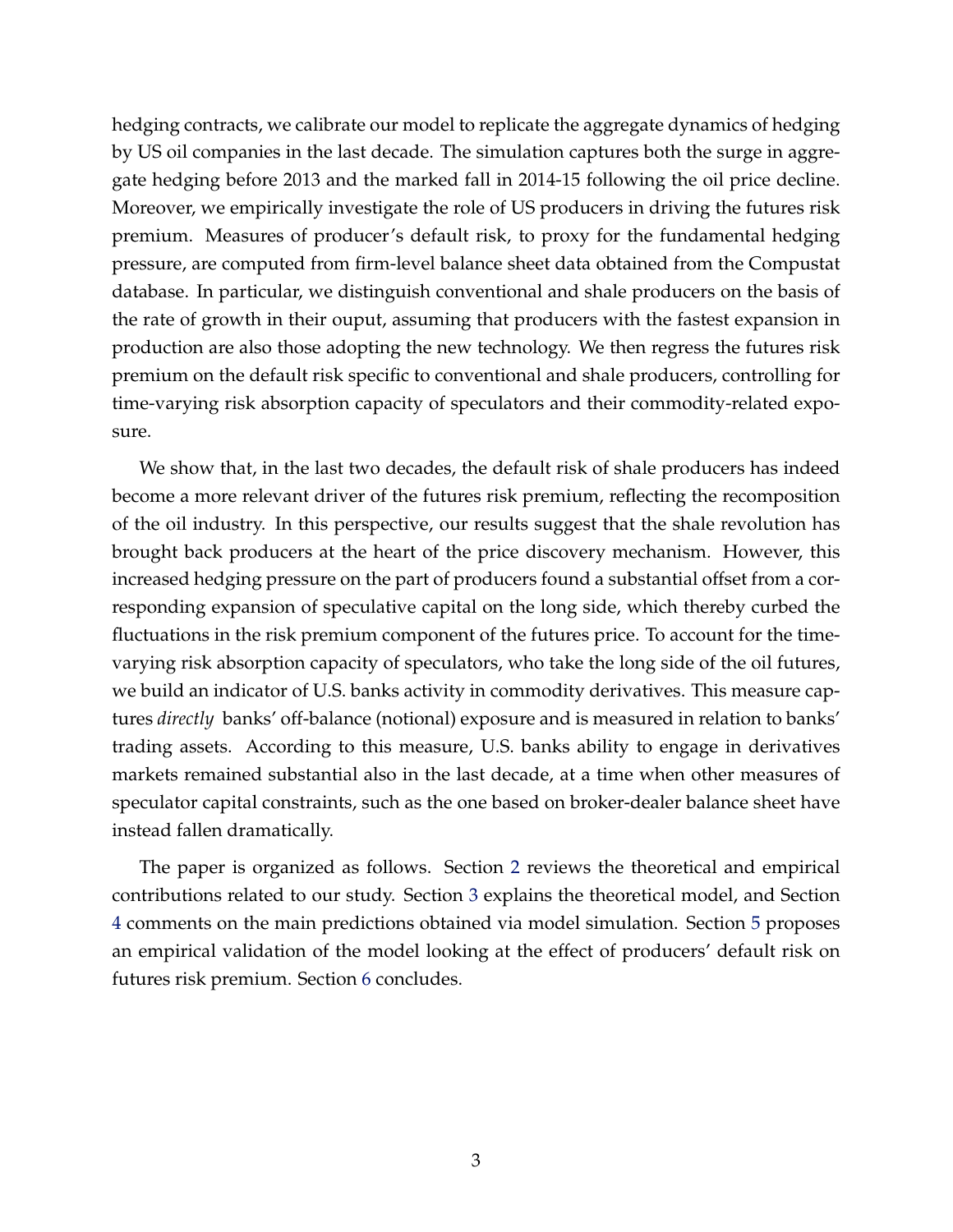### **2 Literature review**

A growing literature investigates the impact of the shale revolution on U.S. production and the economy. With respect to conventional producers, shale firms have different technology and financing structure. On the one hand, greater drilling responsiveness and higher productivity from unconventional wells have the potential to magnify the price response of US production (Newell and Prest, 2017). Bjørnland et al. (2017) use well-level data from North Dakota – a region that has recently gained a crucial relevance for the overall US unconventional production – and show that firms using shale oil technology are more flexible in allocating output intertemporally, thus suggesting a production pattern more consistent with the Hotelling's theory of optimal extraction. Anderson et al. (2018) recast the traditional Hotelling's model as a drilling problem and present a similar outcome using detailed well-level data from Texas. However, they find only drilling activity to respond dynamically to price incentives while production, being constrained by decaying reservoir pressure, exhibits a more limited price responsiveness.

Domanski et al. (2015) document how the shale boom was financed by a rapid increase in debt in the U.S. oil and gas producing sector. This expansion occurred in a period of historically low interest rates with fairly stable oil prices positively affecting the value of oil reserves, i.e. the firms' main source of collateral to access external funds. This buildup in leverage was not inconsequential for producers: according to Gilje et al. (2017) it materially affected firms' output and investment decisions, with firms potentially sacrificing long run project value, and could ultimately have made the oil market more exposed to financial shocks (Dale, 2015).

Few papers study the price effects of the shale revolution. Belu Manescu and Nuño (2015) employ the general equilibrium model proposed in Nakov and Nuño (2013) to assess the impact of shale production on global oil prices, finding that price effects are muted by the contraction in non-shale oil supply, largely from Saudi Arabia. Via counterfactual analysis Kilian (2017) investigates the effect of the shale revolution on Arab oil producers and finds a marginal impact of the fracking boom on global oil prices and the 2014-15 oil slump. A similar finding is presented in Baumeister and Kilian (2016) who construct price forecasts for oil spot prices using a VAR model, finding that global supply factors (among which the shale revolution) are only partially responsible for the 2014 price decline. Bornstein et al. (2017) construct a general equilibrium model of the oil sector with OPEC and non-OPEC producers: by including fracking producers with more flexible technology and shorter lags between investment and production, they argue that oil price volatility is bound to decline.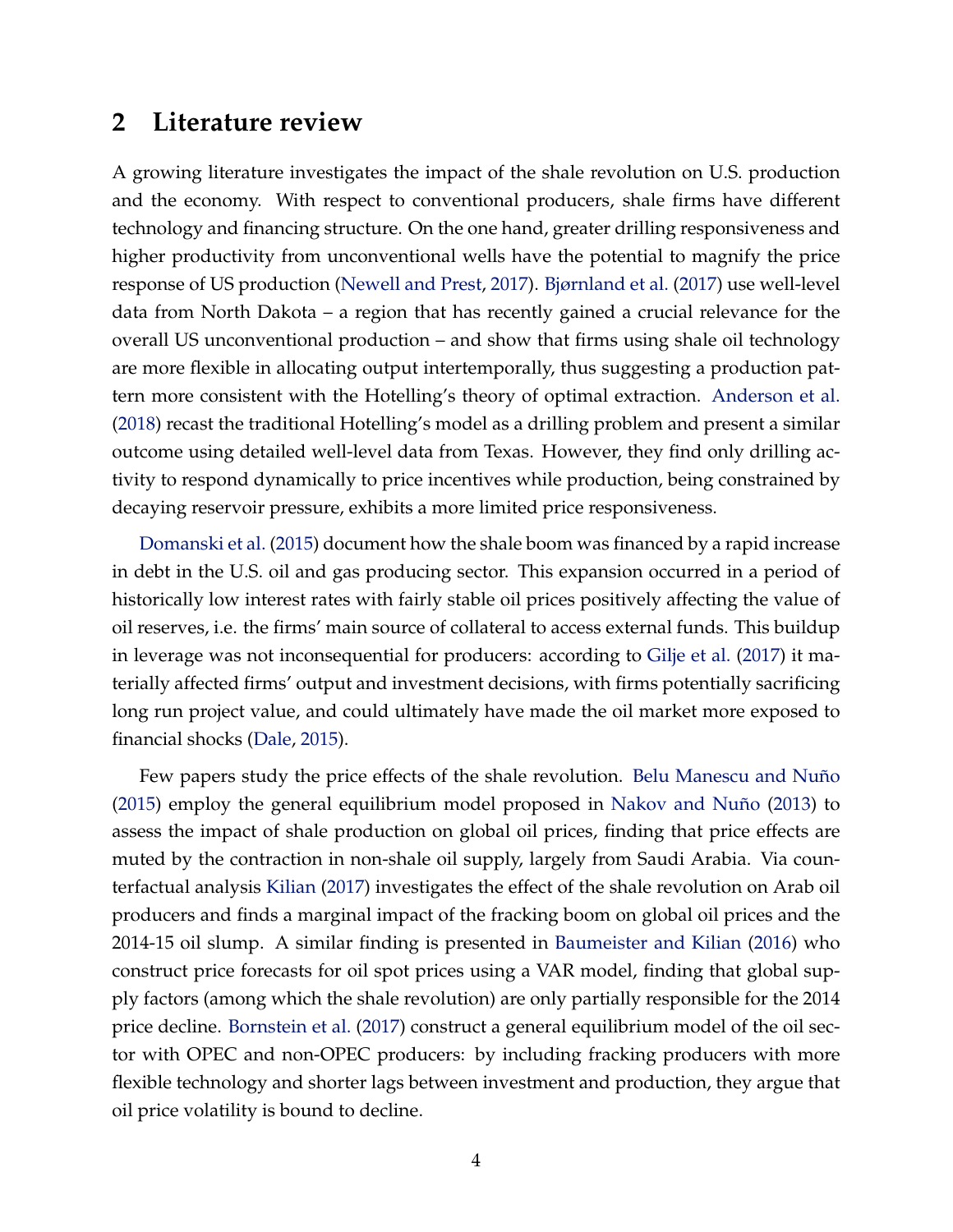Some papers investigate other aspects linked to the advent of shale oil. Gilje (2017) proposes an identification strategy based on shale oil discoveries to examine how changes in local credit supply affect the real economy. Hunt et al. (2015) examine the macroeconomic impacts of the shale revolution and their effects for the US economy both in terms of GDP and the trade balance. Kilian (2016) describes how increasing shale production led to the oil glut in Cushing and widened the Brent-WTI spread in 2011. Gilje et al. (2016) use news on US shale production to measure the spillovers of shale technology shocks on global equity prices, detailing different transmission channels from the oil industry to other productive sectors.

Our model investigates the shale market from a broader asset pricing perspective, including both the financing and technology features of shale production, and drawing micro-founded predictions for equilibrium spot and futures prices. In this perspective, we show via simulation that our framework can accommodate two optimal risk management theories predicting opposite hedging behavior of firms. On the one hand, in good states less-capitalized shale firms hedge more than conventional firms due to a higher risk of default, coherently with Froot et al. (1993). On the other hand, in bad states the expected profits of shale firms can be so low – due to high debt burdens and decreasing net worth levels – that their hedging demand is lower than that of well-capitalized conventional producers. This last effect occurs as a consequence of collateral constraints affecting the dynamic trade-off between external financing and risk management, as predicted by modern theories of risk management (see Rampini and Viswanathan, 2010 and Rampini et al., 2014). As pointed out by Mello and Parsons (2000) every hedging strategy comes packaged with a borrowing strategy: suggestive evidence of a tight link between between credit and hedging decisions can be found in many 10-K filings of oil and gas companies. For example, according to Carrizo Oil and Gas Inc. "*The Company uses only credit agreement participants to hedge with, since these institutions are secured equally with the holders of the Company's bank debt (2015)"*. Our model incorporates this sector specific feature, as shale producers who engage in futures trading with speculators also borrow from based on their reserves (so called "reserves based lending"; Azar, 2017).

## **3 Model**

In this Section we introduce shale producers in a consumption-based model of crude oil, in which oil prices are determined in equilibrium from the interaction between producers and financial speculators. We first characterize the agents in the economy; then, we model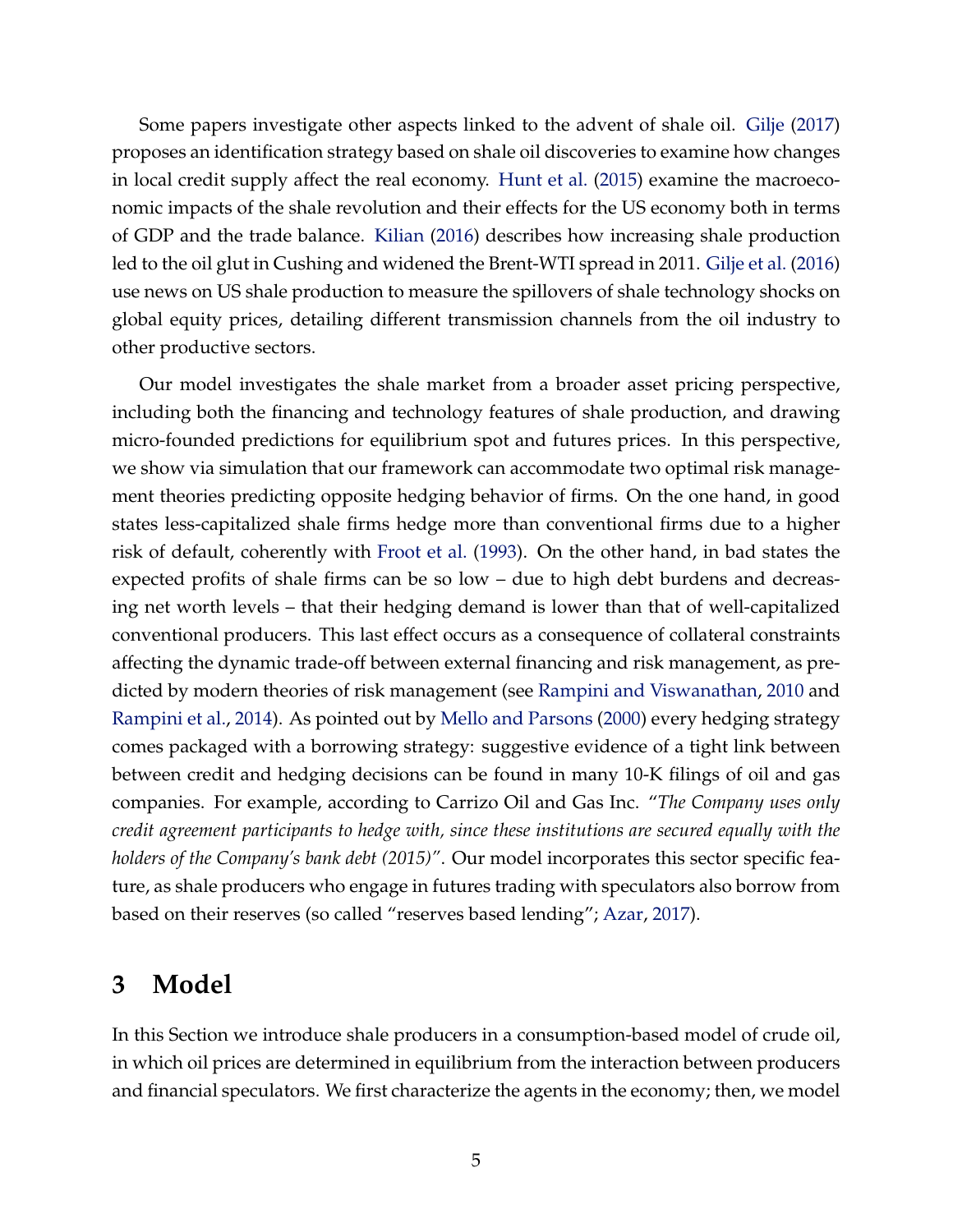an economy in which producers are only shale companies.

#### **3.1 The agents in the economy**

Our framework is a consumption-based model with two periods and three agents: a representative consumer, the manager of an oil producing firm and the manager of a financial institution investing in oil futures. The interaction between risk averse producers and capital constrained speculators gives rise to a limits-to-arbitrage friction that impacts equilibrium oil prices.

The commodity consumers' inverse demand function is given by:

$$
S_t = \omega \left(\frac{C_t}{Q_t}\right)^{1/\epsilon}
$$

where  $S_t$  is the commodity spot price,  $Q_t$  is the equilibrium commodity supply,  $C_t$  is the consumption of other goods, and  $\omega$  and  $\epsilon$  are positive constants. The inverse demand function can be derived from a representative consumer with CES preferences over two goods, a consumption good (*C*) and oil (*Q*) with an intratemporal elasticity of substitution equal to  $\epsilon$ . The consumption  $C_t$ , which in the model represents an exogenous demand shock, is distributed lognormally with

$$
E[lnC_t] = \mu \quad \text{and} \quad Var[lnC_t] = \sigma_c^2
$$

In the following we introduce two types of producers, a conventional and a shale producer, and a financial institution (speculator) which does not only invest in the futures market but also provides credit to producers. In the next section, we compute the equilibrium of a shale-speculator model (i.e., an economy in which producers are only shale companies) and evaluate comparative statics with respect to a model featuring only conventional (instead of shale) producers and "pure speculators" in the futures market (i.e., investors in commodity futures with no lending activity). For further details on the latter, see ALR.

**Oil producers.** Production firms are run by risk-averse managers who aim at smoothing profits over time. For this purpose, they store oil inventories and sell futures contracts to hedge against low prices (so low profits) next period. When aggregate demand shocks hit the economy, producers choose the quantity of inventories and futures contracts that maximize their risk-adjusted profits.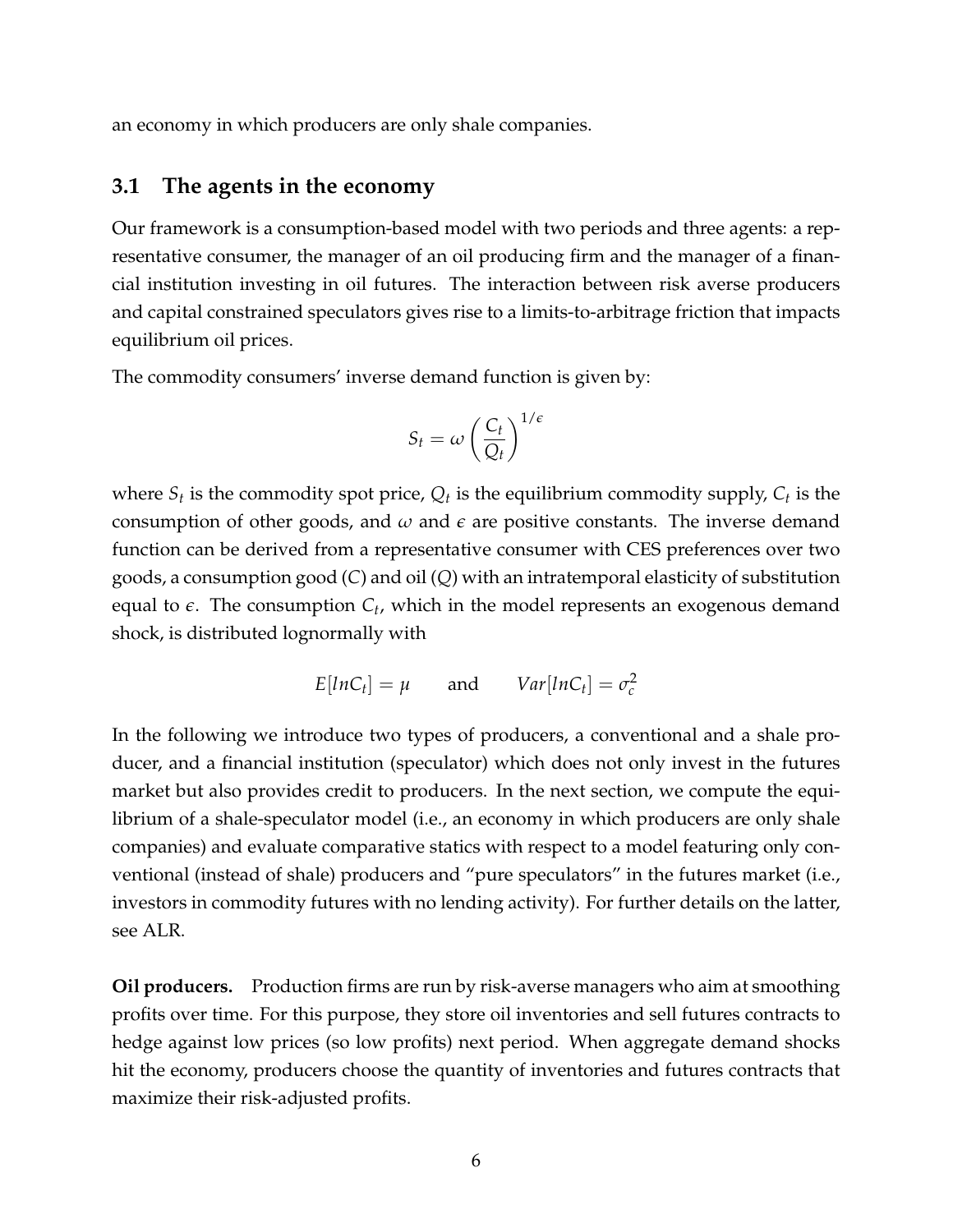Oil companies can be of two types: conventional (*p*) or shale (*s*). Conventional firms have a predetermined production schedule which allows them to extract precisely  $g_t$  in each period. At time *t*, they save an amount  $i_t^p$  $t<sub>t</sub><sup>p</sup>$  from current supply, with current output given by

$$
q_t^p = g_t - i_t^p
$$

At the same time, they hedge an amount  $h_t^p$  $t<sub>t</sub><sup>\nu</sup>$  of next period output in the futures market. The model has two periods  $t = 0, 1$ . Denoting the consumer's frictionless stochastic discount factor<sup>2</sup> as  $\Lambda_t$ , profits as  $\pi_t^p$  $t<sub>t</sub><sup>p</sup>$ , the coefficient of relative risk aversion of the conventional firm's manager as  $\gamma^p$ , and the price of futures contracts as  $F_t$ , the problem of the conventional producer is $3$ 

$$
\max_{\{i_0^p,h_0^p\}} \pi_0^p + E_0(\Lambda_1 \pi_1^p) - \frac{\gamma^p}{2}Var_0(\pi_1^p)
$$

with profit function

$$
\pi_0^p = S_0(g_0 - i_0^p) \tag{3.1}
$$

$$
\pi_1^p = S_1(i_0^p + g_1) + h_0^p(F_0 - S_1) \tag{3.2}
$$

and subject to the constraint

$$
q_0^p \le g_0 \Longleftrightarrow i_0^p \ge 0 \tag{3.3}
$$

*Shale producers* have different preferences, profits and technology. Their salient characteristics are incorporated through the following assumptions:

1 As to prefences, being structurally less capitalized, shale producers are modelled as more *risk averse* than conventionals: indeed, companies heavily relying on external financing are more exposed to shocks than capitalized companies, and this affects their price of risk. This assumption is motivated by an extensive literature on the costs of external financing as one of the key determinants of fundamental hedging demand by risk averse managers (Froot et al., 1993; Gilje, 2016). In modelling terms, we assume that the shale producer's risk aversion satisfies

$$
\gamma^s > \gamma^p \tag{3.4}
$$

<sup>&</sup>lt;sup>2</sup>The one prevailing under the assumption of no frictions.

<sup>&</sup>lt;sup>3</sup>Without loss of generality, we assume that the one-period depreciation rate of oil inventories is zero or, more generally, that there are no storage costs.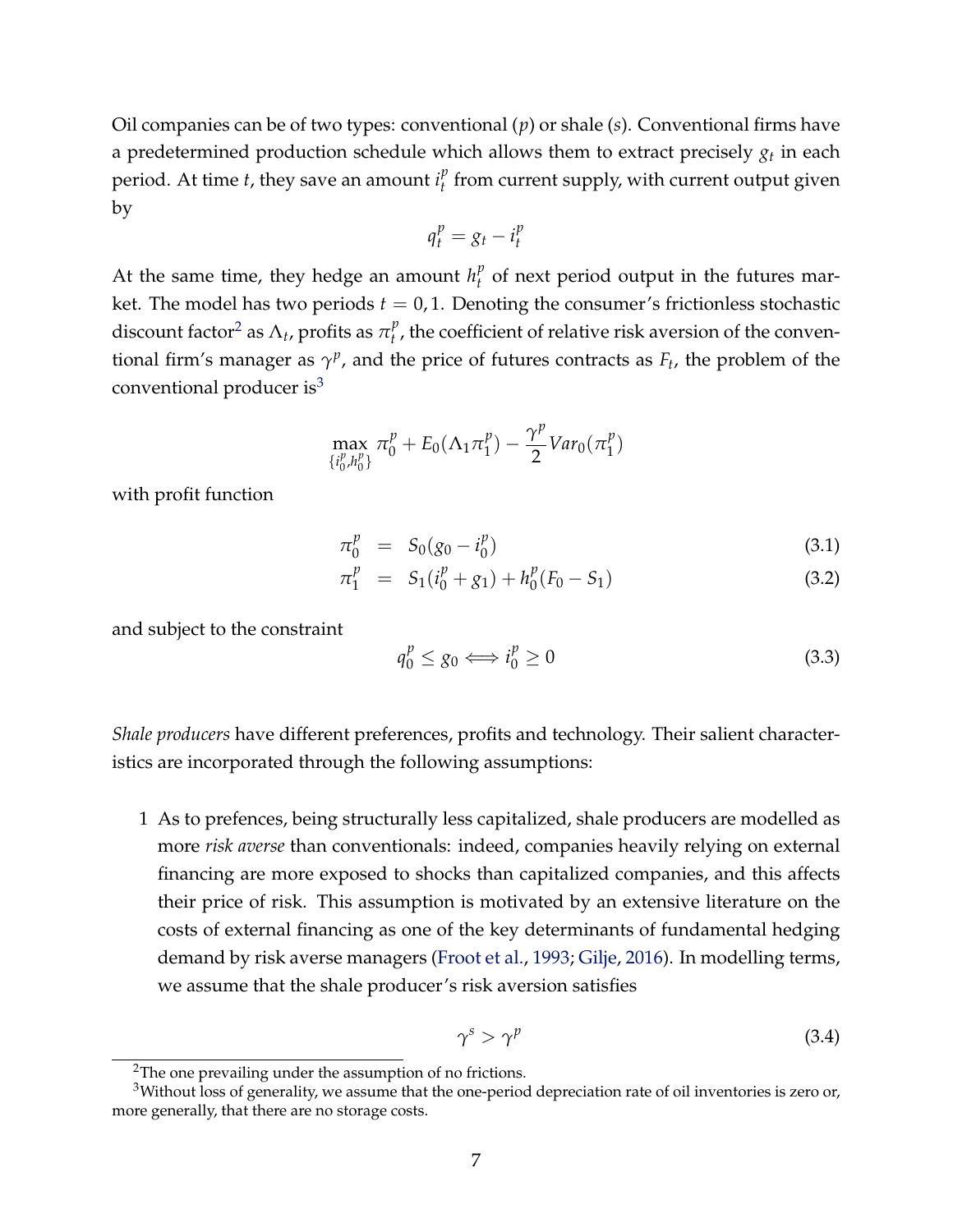2 Thanks to the new technology of horizontal drilling, they can extract (and sell) oil from reserves which would be otherwise, i.e. with conventional vertical drilling, unavailable for current production. Put differently, shale producers bear an *option* to depart from the predetermined production schedule {*g*0, *g*1} and extract an amount *e s*  $^{\mathrm{s}}_{0}$  from next period supply,  $g_{1}$ , so that current output reads

$$
q_0^s = g_0 - i_0^s + e_0^s
$$

3 Holding this option-like technology has non-negligible (relatively to conventional producers) *operational costs* related to installation of facilities, drilling, and transportation equipment, that shale producers need to pay upfront. In the model, the technology investment has a fixed  $cost<sup>4</sup>$ 

$$
D_0
$$

which is financed externally by capital constrained speculators. Consistent with a specific feature of debt financing in the shale oil sector,  $D_0$  is collateralized on the value of current reserves,  $S_{0}g_{0}^{5}$ . Debt is paid back at time 1, and the interestrate charged is the risk-free rate *r*. If the collateral value is lower than the amount granted, however, that is

$$
D_0 > S_0 g_0
$$

shale producers also incur an extra payment in term of oil barrels detracted from next period supply (by the speculator). In presence of this *collateral constraint*, next period output reads

$$
q_1^s = g_1(1 - \psi) + i_0^s - e_0^s
$$

where  $\psi \in [0,1)$  is set exogenously in such a way that the speculator's expected revenues from the sale of shale oil offset the current losses from credit $^6$ .

<sup>6</sup>That is,  $\psi$  is such that

$$
D_0 - S_0 g_0 = \psi E_0[\Lambda_1 S_1 g_1] \quad \text{with} \quad D_0 > S_0 g_0
$$

which implies

$$
\psi = \frac{[D_0 - S_0 g_0]^+}{E_0 [\Lambda_1 S_1 g_1]}
$$

<sup>&</sup>lt;sup>4</sup>where  $D_0 > 0$  is a structural parameter indicating the total operational costs.

<sup>&</sup>lt;sup>5</sup>Producers need to pledge  $g_0$  as collateral for the loan, as  $g_0$  can be considered as *proved reserves*. Proved reserves are valued 100% of their market value, from which the choice of the collateral value. Our model is an obvious simplification of the complex reserve based lending agreements between producers and lenders, which also distinguish between producing and non producing reserves, as well as developed and undeveloped ones.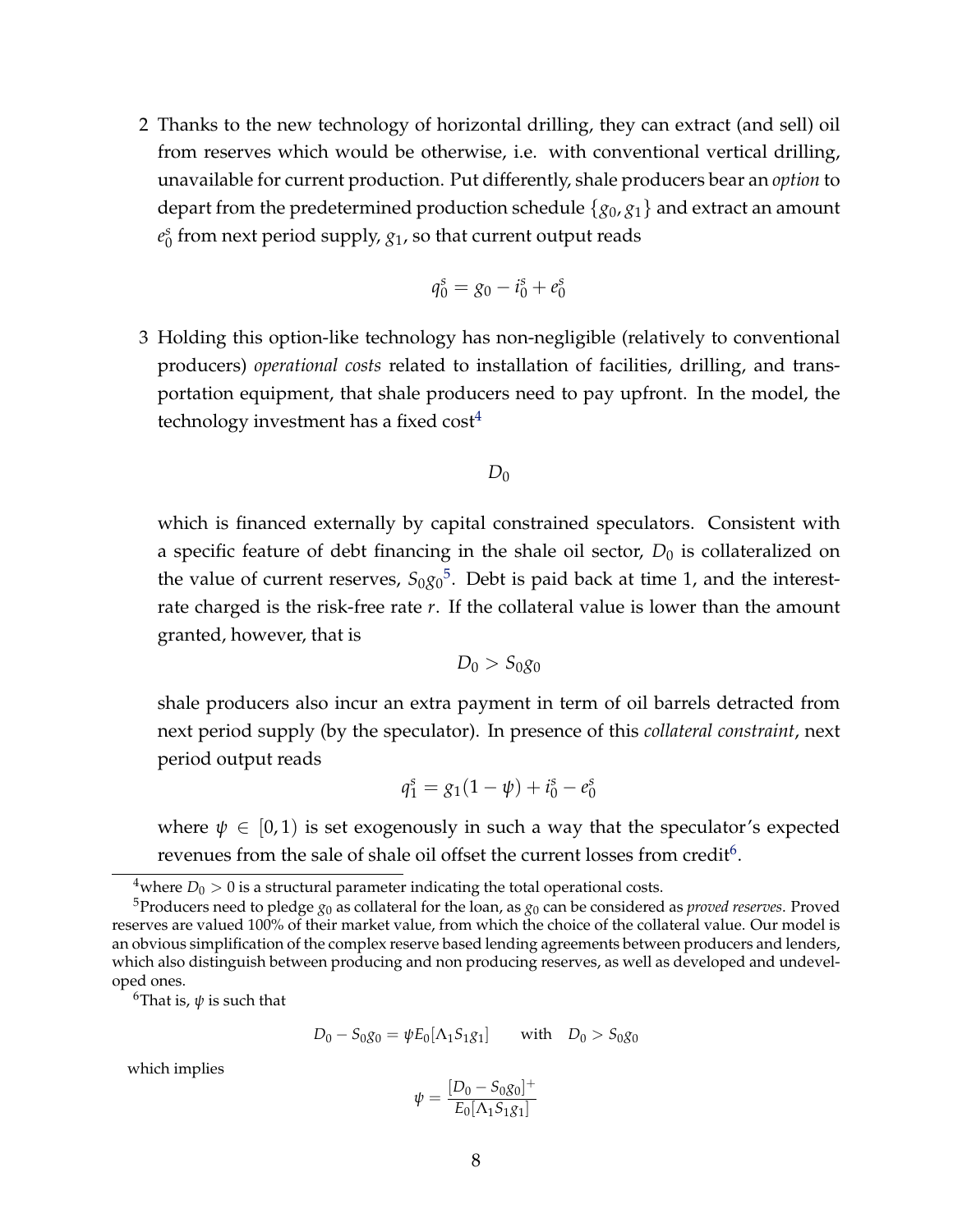The problem of the representative shale producer can be simplified to

$$
\max_{\{x_0^s, h_0^s\}} \pi_0^s + E_0(\Lambda_1 \pi_1^s) - \frac{\gamma^s}{2} Var_0(\pi_1^s)
$$

where  $x_0^s = i_0^s - e_0^s$  $_0^s$  and necessarily $^7$ 

$$
q_0^s \le g_0 + g_1 \Longleftrightarrow x_0^s \ge -g_1 \tag{3.5}
$$

Shale producer's profit function reads

$$
\begin{array}{rcl}\n\pi_0^s & = & S_0(g_0 - x_0^s) \\
\pi_1^s & = & S_1[x_0^s + g_1(1 - \psi)] + h_0^s(F_0 - S_1) - D_0^{S_0}(1 + r)\n\end{array}
$$

where from the previous discussion

$$
D_0^{S_0} = \min(D_0, S_0 g_0), \quad \psi = \frac{[D_0 - D_0^{S_0}]}{E_0[\Lambda_1 S_1 g_1]}
$$
(3.6)

To sum up, shale producers have a higher gamma than conventional producers (Assumption 1), a relaxed technology constraint (Assumption 2) and a state-contingent liability (Assumption 3). In case of zero operational costs  $(D_0 = 0)$ , external financing is not needed so the shale producer problem collapses to that of a conventional producer with a more flexible technology and a higher risk-aversion.

**Speculators.** Financial institutions (indexed by *f*) are speculators in the oil futures market and creditors to shale producers. They are ruled by risk-neutral managers and subject to capital constraints that are proportional to the variance of time 1's profits.<sup>8</sup> At time 0, the financial institution lends  $D_0$  to the shale producer and choose the optimal number of long positions  $h^f$  in the crude oil futures market. The speculator's objective function

where we set  $D_0$  such that  $\psi \in [0, 1)$ , i.e. shale producers' total profits are never fully absorbed by debt.

<sup>&</sup>lt;sup>7</sup>As  $i_0^s$ ,  $e_0^s$  are linearly dependent state variables, any linear combination of the two will yield the same FOC for the producer problem. We choose  $x_0^s = i_0^s - e_0^s$  so that when  $x_0^s > 0$  ( $x_0^s < 0$ ), the producer is saving (extracting) oil barrels for next period output (current output).

 ${}^{8}$ This formulation is observationally equivalent to the case of a risk-averse manager with no capital constraints.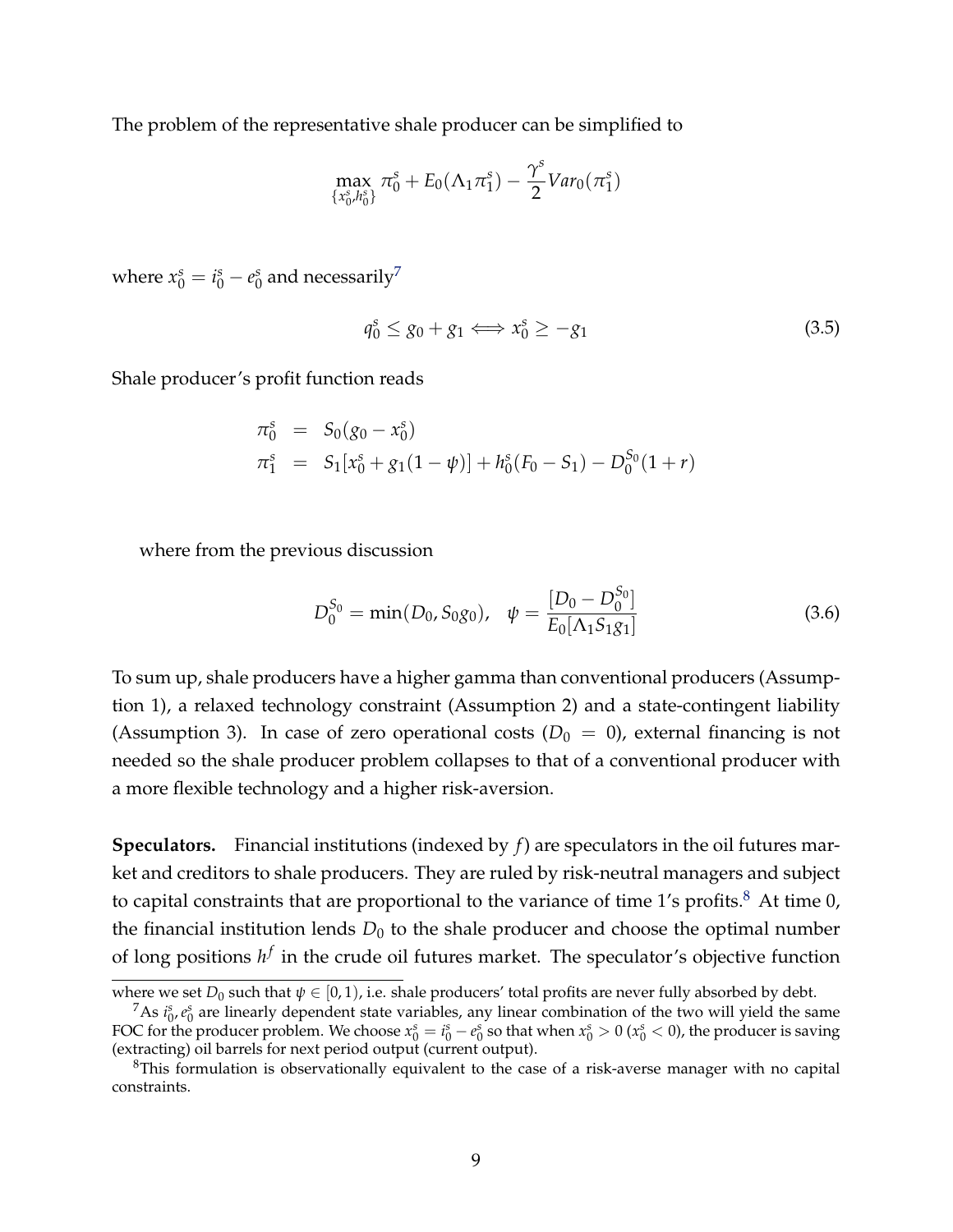reads

$$
\max_{h_0^f} \pi_0^f + E_0(\Lambda_1 \pi_1^f) - \frac{\gamma^f}{2} \text{Var}_0(\pi_1^f)
$$

with profit function

$$
\pi_0^f = -D_0
$$
  

$$
\pi_1^f = h_0^f(S_1 - F_0) + D_0^{S_0}(1+r) + \psi g_1(S_1)
$$

"Pure speculators" share the same characteristics of the financial instituions described above; however, their business is limited to investing in commodity futures, with no lend- $\frac{1}{2}$  ing activity. Hence, their profit function reduces to  $\pi_0^f=0$  and  $\pi_1^f=h_0^f$  $O_0^{\prime}(S_1-F_0).$ 

#### **3.2 Optimization of the producer**

We assume that the oil sector is populated by shale producers only, and imagine an economy composed by consumers, shale producers and financial institutions accommodating both producers' hedging and borrowing needs. From the shale producer problem, the FOCs with respect to *x s*  $\frac{s}{0}$  and  $h_0^s$  $_0^s$  yield

$$
\hat{x}_0^s = \frac{-S_0 + E_0(\Lambda_1 S_1) + \lambda^s}{\gamma^s \sigma^2} - g_1(1 - \psi) + \hat{h}_0^s \tag{3.7}
$$

and

$$
\hat{h}_0^s = g_1(1 - \psi) + \hat{x}_0^s - \frac{E_0[\Lambda_1(S_1 - F_0)]}{\gamma^s \sigma^2}
$$
\n(3.8)

where  $\lambda^s$  is the shadow price of the stock-out constraint for the shale producer, i.e.

$$
x_0^s \ge -g_1 \tag{3.9}
$$

and  $\sigma^2$  is the variance of the spot price.<sup>9</sup> Note that  $\hat{x}_0^s$  $_{0}^{s}\left( \hat{h}_{0}^{s}\right)$  $\binom{s}{0}$  depends negatively (positively) on  $\gamma^s$ , meaning that the higher risk aversion of shale producers with respect to

$$
S_t \sim \log N \left( \frac{\mu}{\epsilon} + \log \left( \omega Q_t^{-\frac{1}{\epsilon}} \right), \frac{\sigma_c}{\epsilon} \right)
$$

with mean

$$
E_0(S_1) = \omega Q_1^{-\frac{1}{\epsilon}} e^{\frac{\mu}{\epsilon} + \frac{1}{2}(\frac{\sigma_c}{\epsilon})^2}
$$

<sup>&</sup>lt;sup>9</sup>As consumption is assumed to be lognormal with parameters  $\mu$  and  $\sigma_c$ , in partial equilibrium the spot price is also lognormal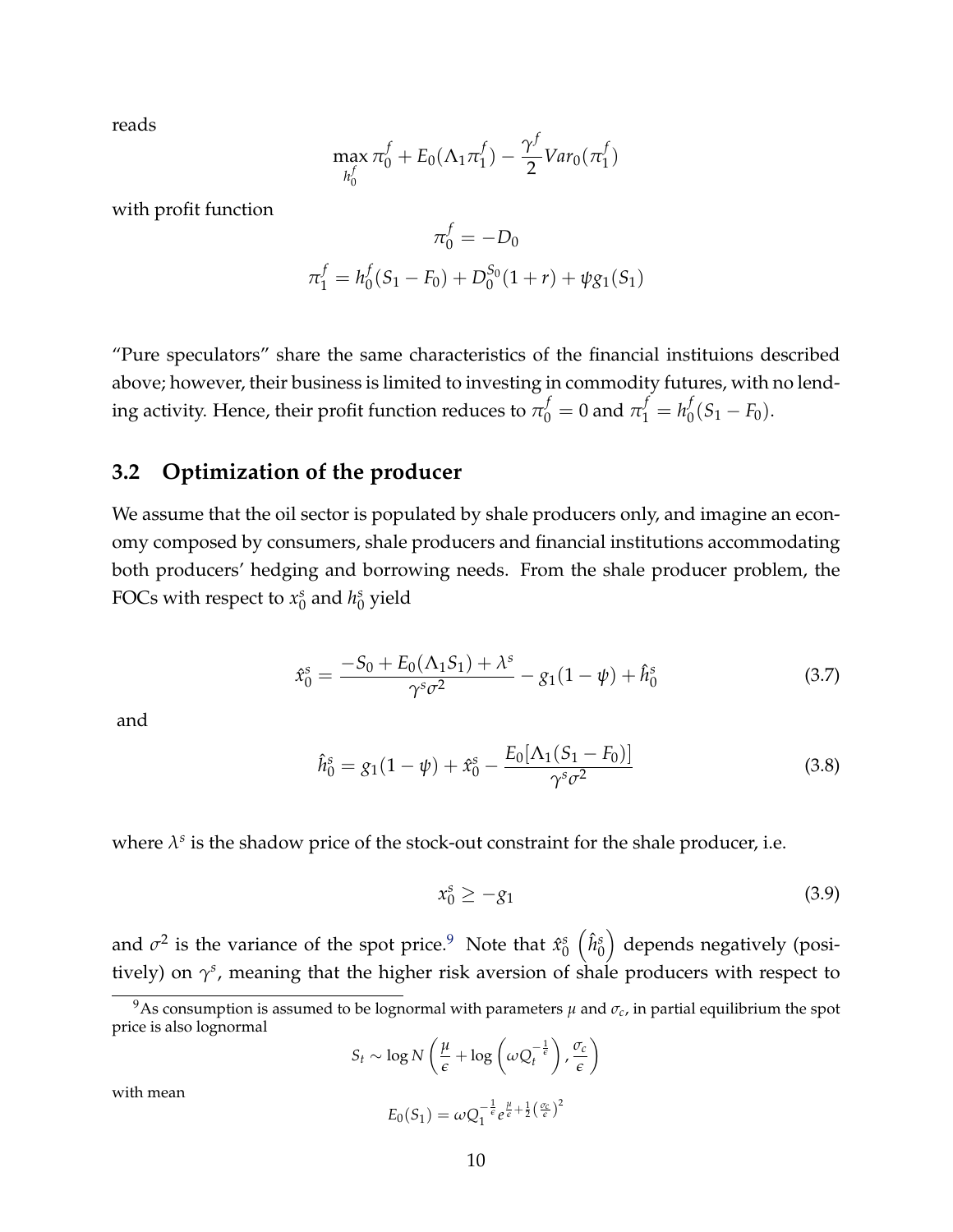conventional producers predicts a *lower* desired quantity of oil barrels to carry over and a *higher* desire of hedging future sales. At the same time, *x*ˆ *s*  $_{0}^{s}\left( \hat{h}_{0}^{s}\right)$  $\binom{s}{0}$  depends positively (negatively) on the liability term  $\psi$ , meaning that the higher borrowing needs of shale producers with respect to conventional producers predict a *higher* desired quantity of oil barrels to carry over and a *lower* desire of hedging future sales. In particular, it is interesting to note that the collateralized debt financing in the shale oil sector has an important effect on the producers' risk-management decisions: when the debt cost  $D_0$  is high with respect to the value of proven reserves  $S_{0}g_{0}$ , i.e.  $\psi > 0$ , shale producers are forced to give up a share of their next period supply as an additional cost for undercollateralized loans. As a consequence, they face a lower quantity of risk to hedge, which entails a lower hedging pressure.

Combining (3.7) and (3.8) yields an expression for futures prices as a function of the spot price

$$
F_0 = (S_0 - \lambda^s)(1+r)
$$
\n(3.10)

where  $(1 + r) = 1/E_0[\Lambda_1]$  is the gross one-period risk-free rate and  $\lambda^s$  accounts for the *convenience yield* of holding oil the spot at time 0, following the definition of the basis as in ALR.<sup>10</sup> It is worth noting that, in our setting, the convenience yield arises from a different (relaxed) stock-out constraint

$$
q_0^s \le g_0 + g_1 \Longleftrightarrow x_0^s \ge -g_1 \tag{3.11}
$$

instead of the original one

$$
q_0^p \le g_0 \Longleftrightarrow i_0^p \ge 0 \tag{3.12}
$$

and variance

$$
Var_0(S_1) = \sigma^2 = \omega^2 Q_1^{-\frac{2}{\epsilon}} \left( e^{\left(\frac{\sigma_c}{\epsilon}\right)^2} - 1 \right) e^{\frac{2\mu}{\epsilon} + \left(\frac{\sigma_c}{\epsilon}\right)^2}
$$

In equilibrium, the variance of the spot price  $\sigma^2$  depends negatively on  $Q_1^*$ , so on  $x_0^*$ .

 $10$ The basis is defined as

$$
\frac{S_0 - F_0}{F_0} = y - \frac{r + \delta}{1 - \delta}
$$

where *y* is the *convenience yield* of holding oil barrels at time 0, and *δ* is the cost of storage (which we normalize for simplicity to 0). Combining this expression with equation 3.10, one gets an explicit relation between *y* and the shadow price  $\lambda$  as

$$
y = \frac{\lambda}{S_0} \frac{1+r}{1-\delta}
$$

Note that the risk-free rate, i.e. the rate at which consumers discount future consumption, is constant because of the joint assumption of CES preferences, lognormal consumption and partial equilibrium.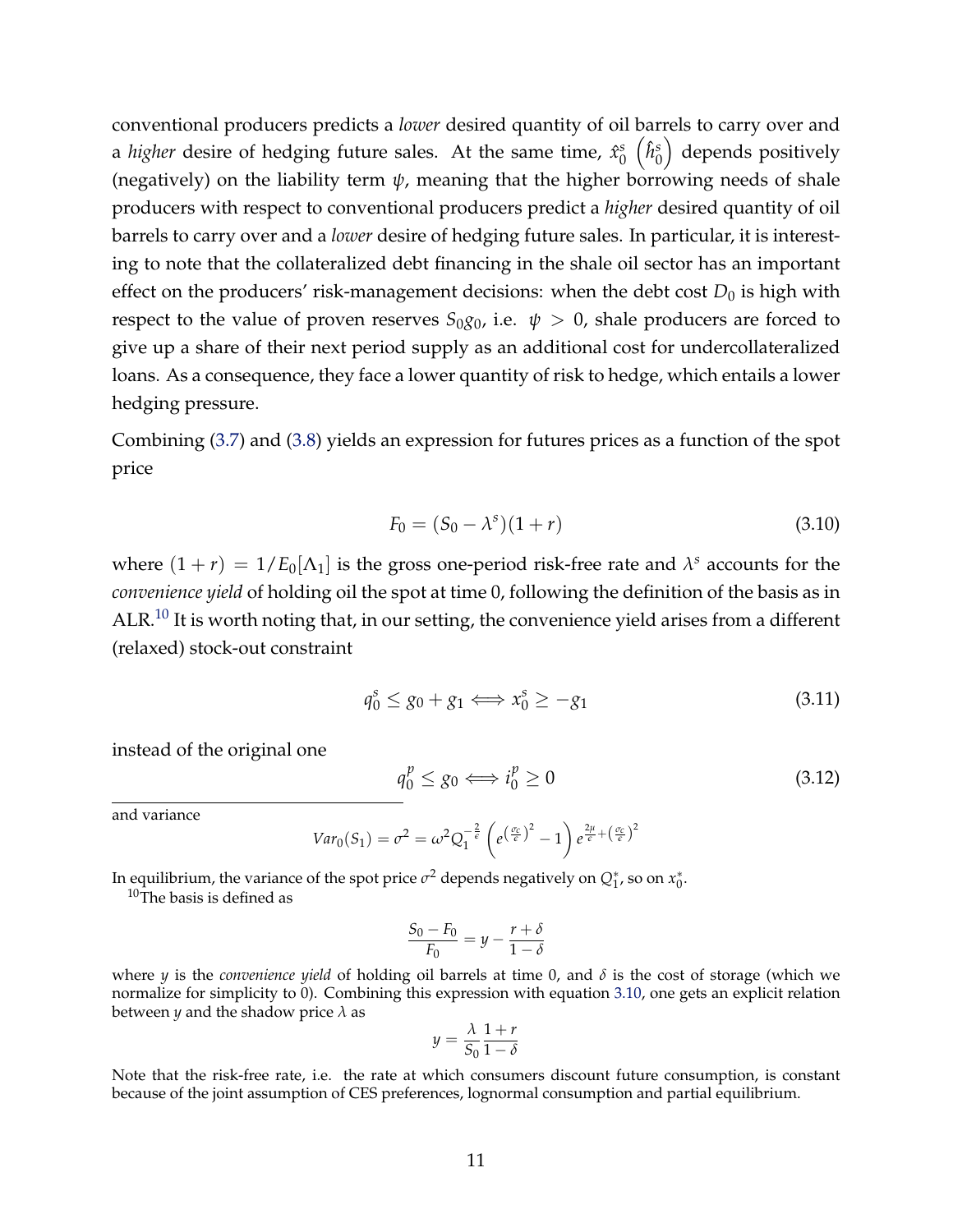That is, in our model one needs larger positive shocks in order for the convenience yield to be positive, as the stock-out constraint becomes binding only when the shale producer has run out of *all* of its oil reserves.

#### **3.3 Optimization of the speculator**

From the FOC of the financial institution one gets

$$
\hat{h}_0^f = \frac{E_0[\Lambda_1(S_1 - F_0)]}{\gamma^f \sigma^2} - \psi g_1 \tag{3.13}
$$

The tighter the capital constraint  $\gamma^f$ , the *lower* the number of futures contracts the speculator can afford. At the same time, the higher the oil price risk to which next period profits are exposed (induced by the shale producers' liability term *ψ*), the *lower* the number of futures contracts the speculator is willing to hold.

#### **3.4 Equilibrium results**

The equilibrium solution for *x* and *h* can be found by applying the condition of zero net supply of futures contracts

$$
h_0^s = h_0^f \tag{3.14}
$$

By recalling (3.8) and (3.13), we observe that a drop in producers' hedging pressure generated by  $\psi > 0$  is perfectly offset by an equivalent drop in speculators' appetite for futures contracts. As a consequence, *producers' borrowing needs and the degree of collateralization have no role in shaping equilibrium prices*. The (expected) futures risk premium is

$$
E_0 \left[ \frac{S_1 - F_0}{F_0} \right] = -(1+r)\text{Corr}_0(\Lambda_1, S_1)Std_0(\Lambda_1) \frac{\sigma}{F_0} + \frac{\gamma^f \gamma^s}{\gamma^f + \gamma^s} (1+r)\sigma^2 \frac{Q_1}{F_0}
$$
(3.15)

with

$$
F_0 = (S_0 - \lambda^s)(1+r)
$$
\n(3.16)

With respect to the one obtained in a conventional producer - pure speculator model, the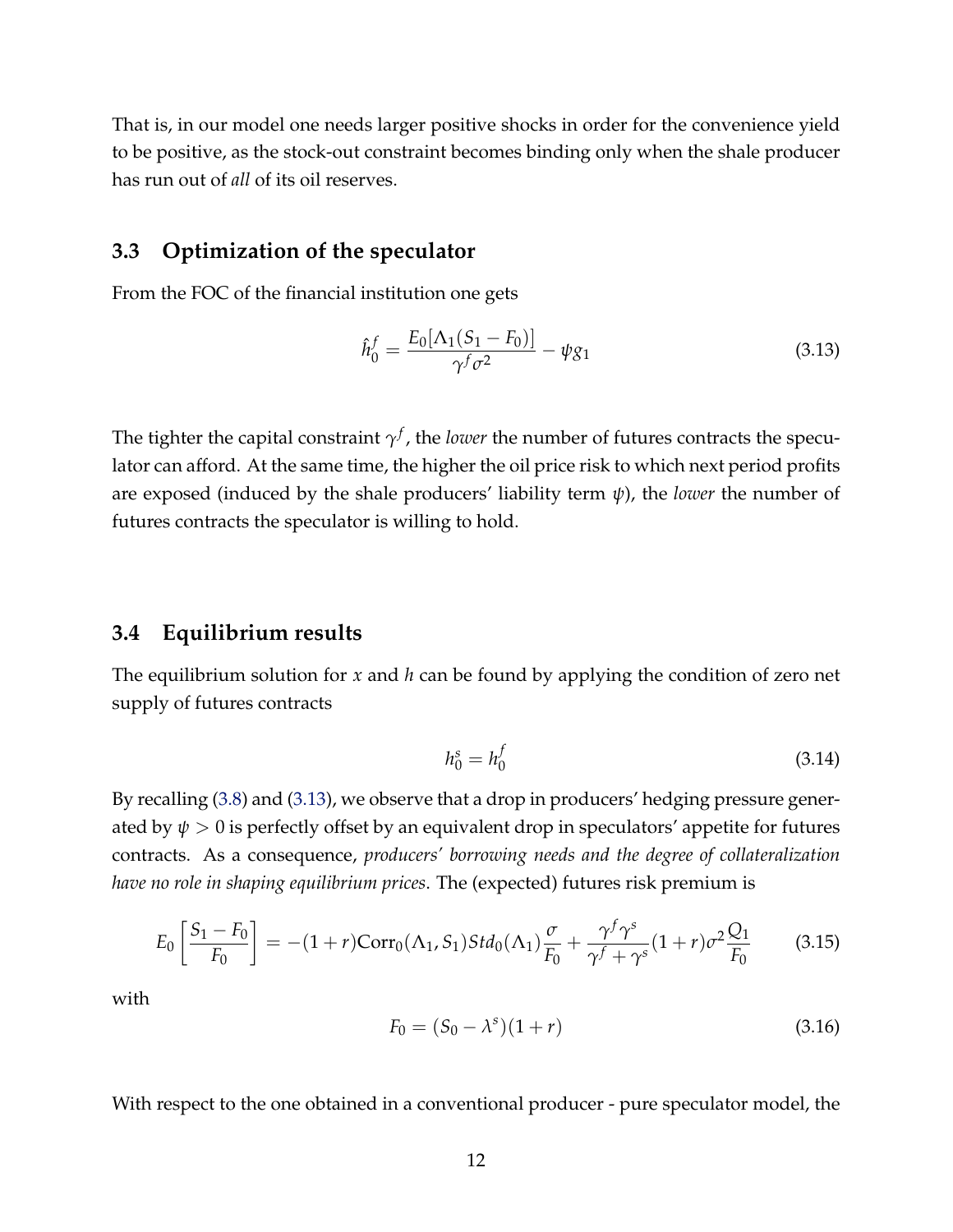futures risk premium has a higher risk aversion parameter  $\gamma^s \geq \gamma^p$  (Assumption 1) and a relaxed stock-out constraint  $\lambda^s \leq \lambda^p$  (Assumption 2). Next period (aggregate) output  $Q_1$ is given by  $Q_1 = x_0^* + g_1$ , and the equilibrium quantity  $x_0^*$  $_0^*$  is retrieved implicitly. The first term on the right-hand side is a *covariance component*, which depends on the correlation between the consumer's stochastic discount factor and the oil spot price, and the second one is the *limits-to-arbitrage component*. Combining the risk aversion of producers – which motivates the financial hedging pressure – with the capital constraint of speculators generates a *limits to arbitrage* friction: there are limits for the hedging demand of producers to be satisfied. Put it differently, the frictionless stochastic discount factor  $\Lambda_t$  is not the one which clears the futures market: the expected discounted payoff of a long futures position is greater than zero, reflecting the fact that speculators demand a compensation to fully accommodate producer's hedging needs.

These differences translate into three distinct effects on the futures risk premium, that can be rationalized into two categories, financing and technology effects:

- **Financing effects**:
	- **–** Risk-aversion effect: the higher risk aversion of shale producers generates a higher hedging pressure that, for a given capital constraint of speculators, makes the futures risk premium *higher*than in the conventional-pure speculator world;
	- **–** Cost effect: higher debt costs erode producers' future profits: a lower quantity of risk to hedge entails lower hedging pressures which is, however, perfectly offset by an equivalent drop in speculators' appetite for futures contracts: the risk premium in equilibrium remains *unchanged* at the conventional-pure speculator level.
- **Technology effect**: following a positive aggregate demand shocks, shale producers can boost production at time 0 which instead conventional producers are prevented from doing: this entails a lower quantity of next period supply to hedge but, in equilibrium, also a higher expected variance of spot and futures prices. The increased quantity of risk prevails, entailing a *higher* futures risk premium.

It is worth noting that, while the risk aversion effect exists no matter the aggregate demand of oil, the technology effect is state-contingent, and materializes only in times of high demand. Putting all these effects together, our model predicts a futures riskpremium in equilibrium which is always *positive* and *higher* than the one generated by an economy of only conventional producers.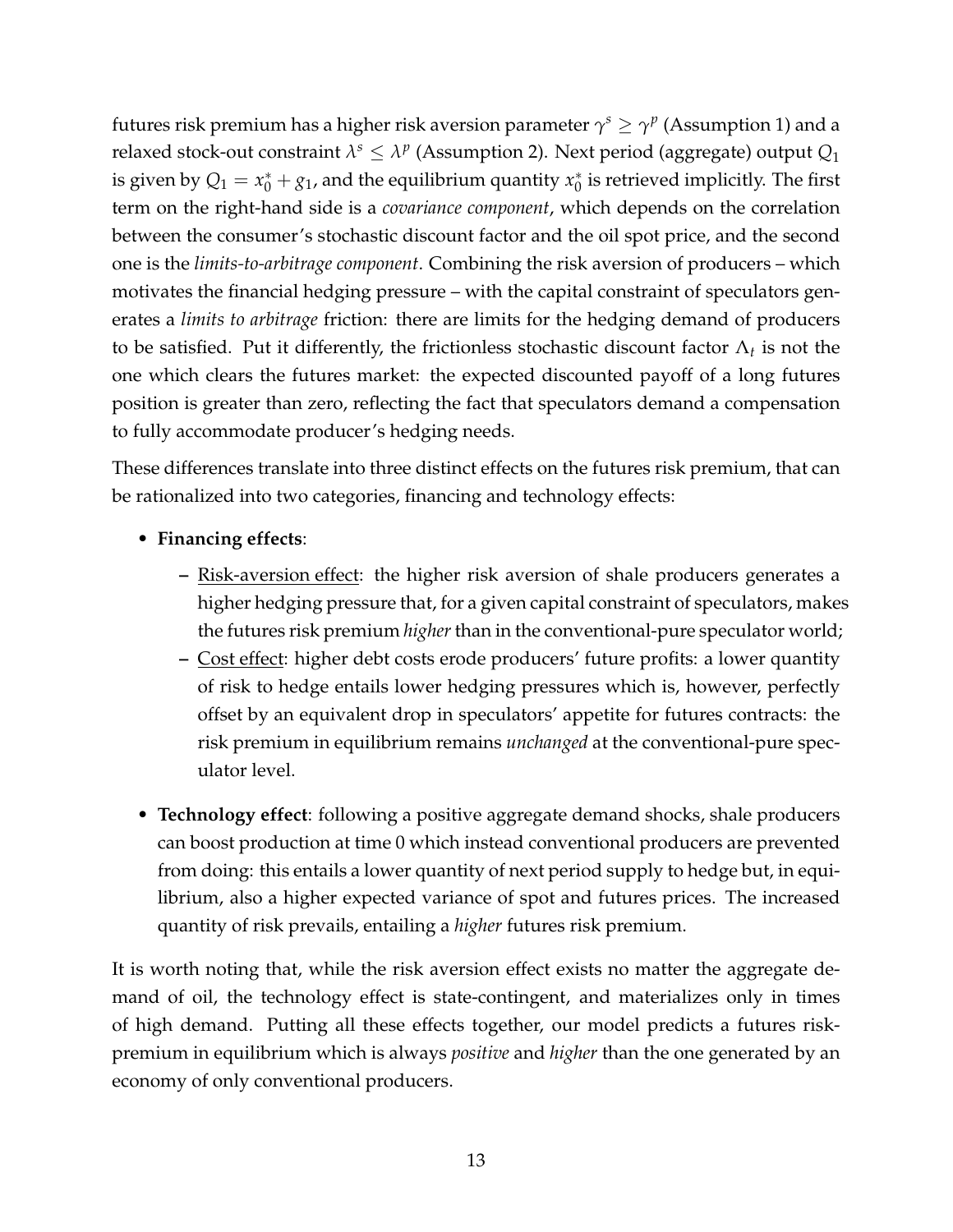## **4 Simulation**

In this Section we simulate our model for two purposes. First, we compare the shalespeculator model with the conventional-pure speculator model: by doing so, we keep the same parameters for the two models except for the producer's risk aversion, and discuss comparative statics for temporary demand shocks of opposite sign. Second, we use historical spot prices as input to the model and generate a stream of predicted hedging ratios (i.e., the ratio between amounts hedged and oil supply) of the oil sector during the last 12 years, which we then compare with historical figures provided by our handcollected dataset.

#### **4.1 Calibration**

In both simulations, the calibration is made as follows. Some parameters are chosen as in previous contributions:  $\mu$  and  $\sigma_c$  are estimated from the time series of aggregate GDP growth;  $\epsilon = 0.1$  and  $\omega = 0.01$  are such that (1) the two goods are complement for the consumer, (2) the standard deviation of futures return is about 20 percent per quarter and (3) the share of oil expenditure on total expenditure on other goods is 10 percent.<sup>11</sup>

The predetermined supplies *g<sup>t</sup>* are chosen such that the equilibrium spot price in response to a zero demand shock is equal to 1. The shale producers' debt  $D_0^s$  is set equal to the collateral value in presence of a zero demand shock, i.e.  $D_0^s = S_{0g0} = g_0$ , while the conventional producers' debt *D p*  $\frac{p}{0}$  is set equal to 0. For illustrative purposes, we specify the shale producers' risk aversion parameter as  $\gamma^s = \gamma^p (1 + \alpha)$ , with  $\alpha$  the representative fraction of shale oil in the market. In the simulation made in Section 4.2, we set  $\alpha = 1$  and obtain  $\gamma^s = 2\gamma^p$ ; in Section 4.3, we let *α* vary so to match the share of shale over total U.S. production in the last 12 years.

#### **4.2 Comparative statics**

We report model simulations for different levels of producer's risk aversion. Results from the shale-speculator model are reported in red, while those from the conventional-pure speculator model in black. The following figures display the optimal amount of hedging, inventories and the futures risk premium as functions of the producer risk aversion (namely, the fundamental hedging demand of the producer). The risk aversion coefficients of conventional and shale producers are displayed on a double x-axes (lower xaxis:  $\gamma^p$ , upper x-axis:  $\gamma^s = 2\gamma^p$ ). For each model, we compare producers' responses

<sup>11</sup>See also the online Appendix of ALR.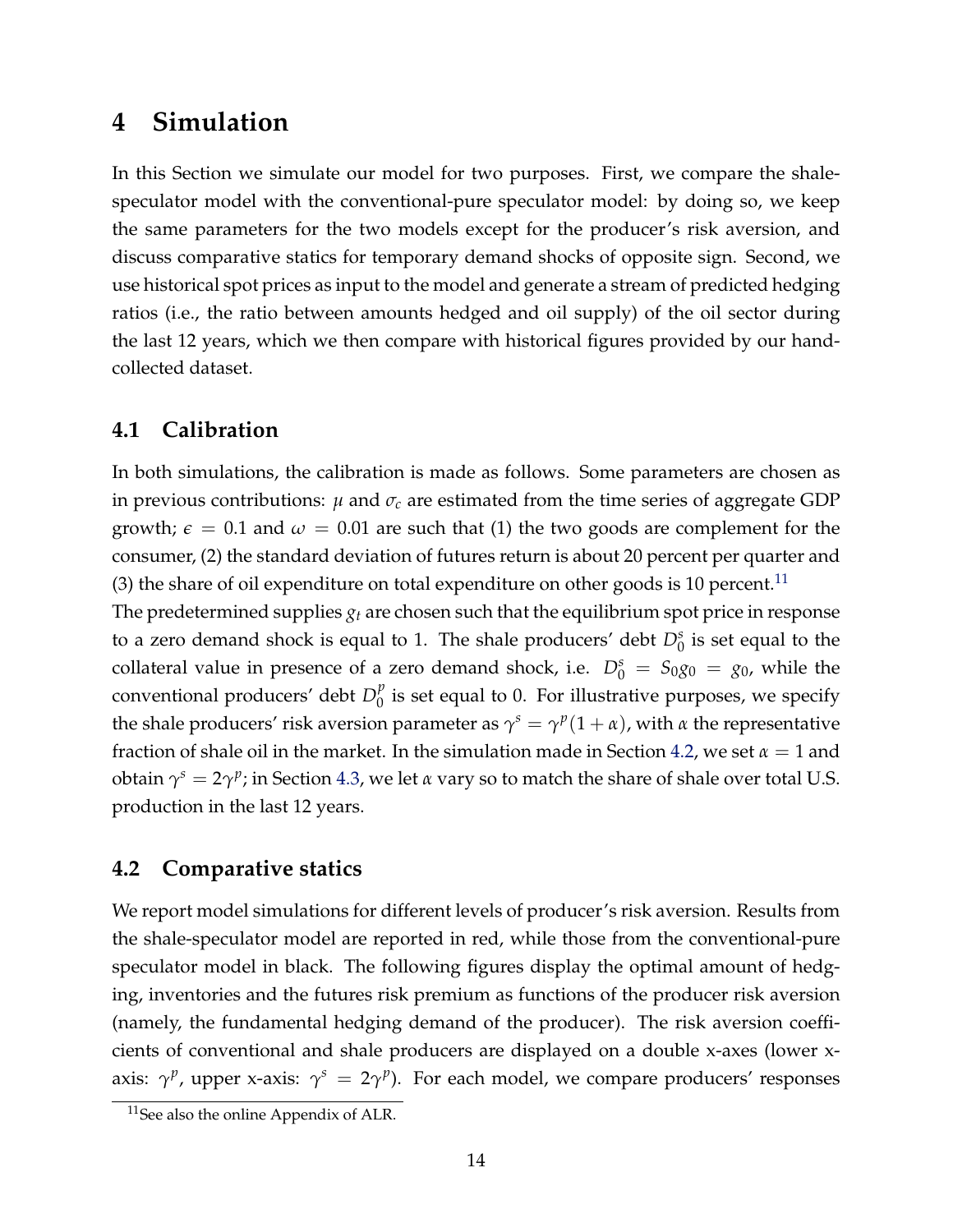| Parameters             | Values |  |  |
|------------------------|--------|--|--|
|                        | 0.004  |  |  |
| $\frac{\mu}{\sigma_c}$ | 0.02   |  |  |
| $\omega$               | 0.01   |  |  |
| E                      | 0.10   |  |  |
| 80                     | 0.63   |  |  |
| $g_1$                  | 0.63   |  |  |
| S                      | 0.63   |  |  |
|                        | 0      |  |  |

Table 1: Parameter table.

to large positive and large negative demand shocks, corresponding to the 75th and 25th percentiles of the distribution of log consumption growth, respectively.



Figure 4.1: Model-implied hedging ratio of shale producers (solid and dashed red lines) and conventional producers (solid and dashed black lines). The lower (upper) x-axis: fundamental hedging demand of the conventional (shale) producer *γp* (*γs*). Solid lines result from large positive shocks which trigger the inventory constraint  $\lambda^p$  of the conventional producer, while dashed lines result from large negative shocks which trigger the collateral penalty *ψ* of the shale producer.

Figure 4.1 displays the model-implied hedging ratio of conventional producers and shale producers. Solid lines represent cases of large positive demand shocks, while dashed lines represent large negative demand shocks. In case of large positive shocks, the stock-out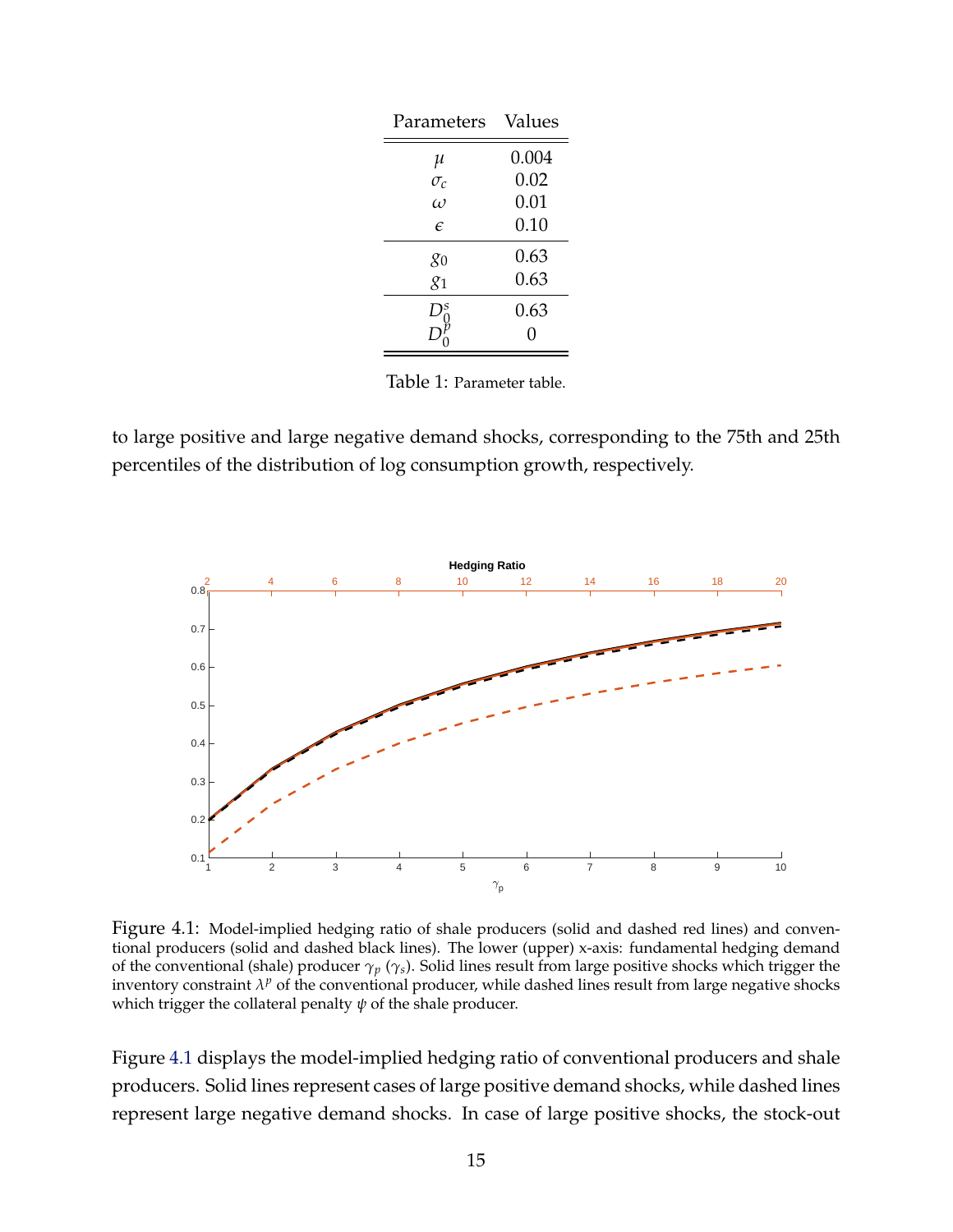constraint  $\lambda^p$  binds for conventional producers but not for shale: by anticipating part of future supply, the latter have less oil to sell in the future so, in equilibrium, lower hedging needs (for same level of risk aversion) than conventionals. In case of large negative shocks, on the other hand, the borrowing constraint *ψ* binds for shale producers but never for conventionals: loan is undercollateralized so shale producers are forced to give up a fraction of future supply and have less oil to hedge than conventionals, thereby causing, again, lower hedging pressure. To sum up, both cost and technology effects do determine a lower hedging demand than conventionals; however, as the difference is almost negligible in case of positive shocks, it is very large in case of negative shocks. Note that, in order to finally assess whether shale producers hedge more or less than conventionals in equilibrium, it is important to also take into account the risk aversion effect: if the latter is material, hedging needs can be higher than those of conventional producers, more than offsetting the previous channels.



Figure 4.2: Model-implied optimal inventories of shale producers (solid and dashed red lines) and conventional producers (solid and dashed black lines). The lower (upper) x-axis: fundamental hedging demand of the conventional (shale) producer  $\gamma_p$  ( $\gamma_s$ ). Solid lines result from large positive shocks which trigger the inventory constraint  $\lambda^p$  of the conventional producer, while dashed lines result from large negative shocks which trigger the collateral penalty *ψ* of the shale producer.

Figure 4.2 shows the optimal fraction of current reserves that producers carry over to increase next period output. Solid lines represent cases of large positive demand shocks, while dashed lines represent large negative demand shocks. In case of negative demand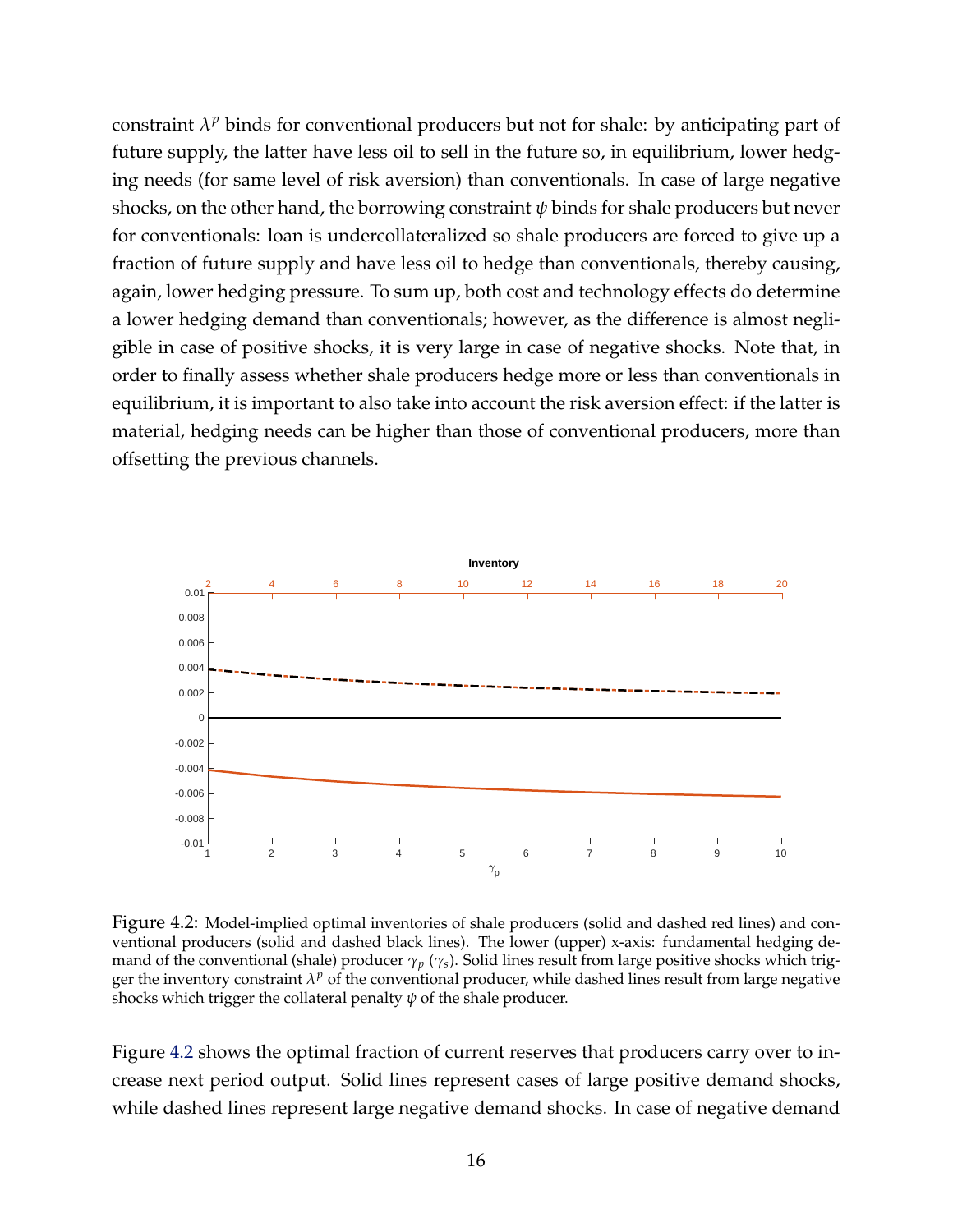shocks, the stock-out constraints  $\lambda^p$ ,  $\lambda^s$  are both slack and the producers hold equally profitable technologies. As a result, they wish to carry over the same number of oil barrels for next period output.<sup>12</sup> In case of large positive shocks, on the other hand, shale producers *exercise* their option-like technology by extracting oil from reserves otherwise designated to future production<sup>13</sup> - thereby showing in the figure as *negative* inventories - while conventional producers face a binding stock-out constraint.



Figure 4.3: Model-implied futures risk premium of shale producers (solid and dashed red lines) and conventional producers (solid and dashed black lines). The lower (upper) x-axis: fundamental hedging demand of the conventional (shale) producer *γp* (*γs*). Solid lines result from large positive shocks which trigger the inventory constraint  $\lambda^p$  of the conventional producer, while dashed lines result from large negative shocks which trigger the collateral penalty *ψ* of the shale producer.

Figure 4.3 displays the equilibrium futures risk premium for conventional producers and shale producers. First of all, it is worth reminding that, independently of current demand levels, the risk-aversion effect induced by  $\gamma^s > \gamma^p$  would always entail a higher futures risk premium for shale producers than conventional producers.<sup>14</sup> However, following a positive demand shock a second effect also comes into play, triggered by a fundamental difference in producers' stock-out constraints. With positive demand shocks, shale producers can boost production at time 0, unlike conventional producers: as observed from

 $12$ To be precise, shale producers' inventories are slightly higher due to the discussed marginal effect of the liability term  $\psi$  on  $\hat{x}_0^s$ , but the difference is negligible.

<sup>&</sup>lt;sup>13</sup>Oil reserves unaccessible to conventional (vertical drilling) technologies.

 $14$  Follows immediately from the specification in Equation 3.15.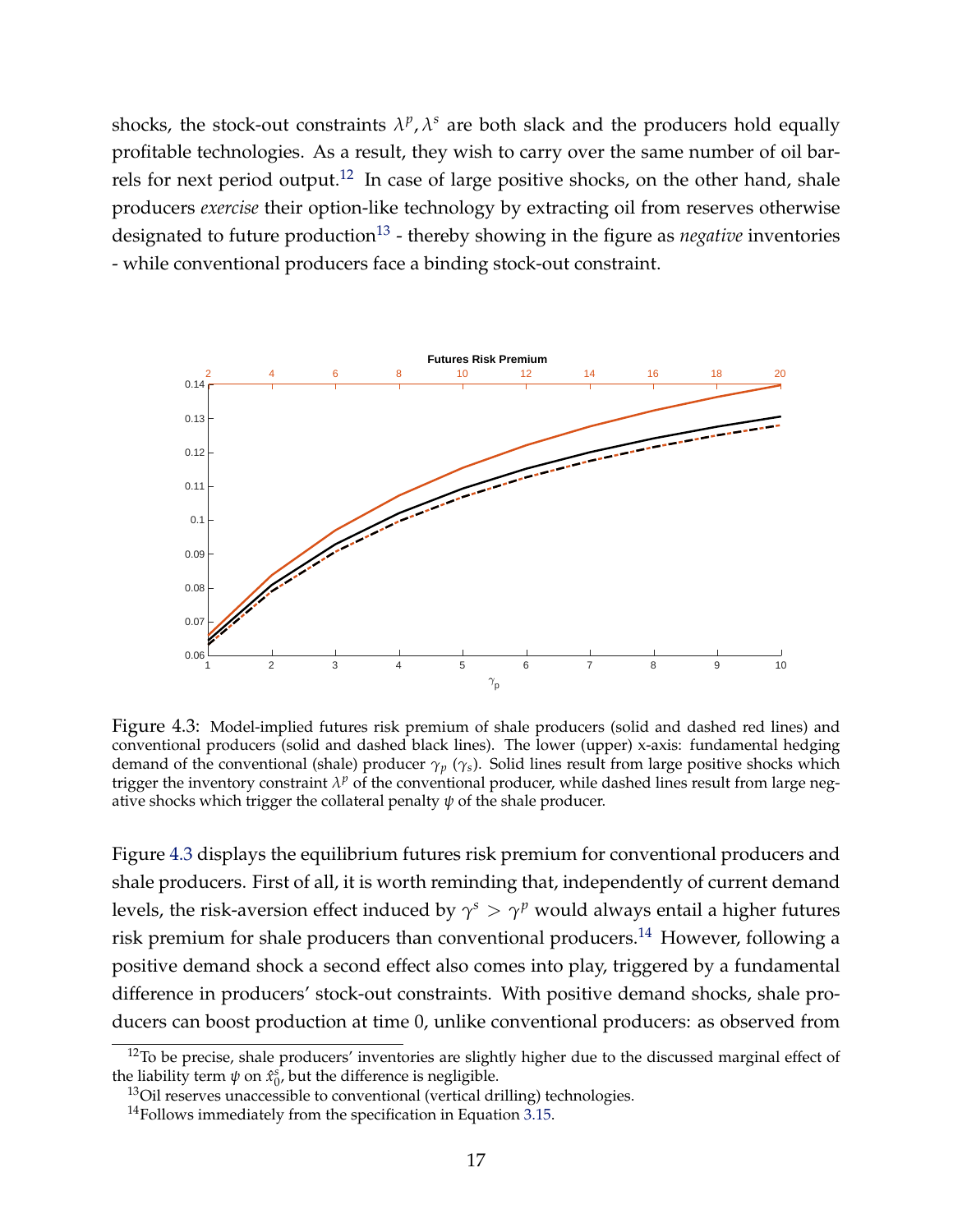figure 4.1, this entails a slightly lower quantity of next period supply to hedge for shale producers but, in equilibrium, also a higher expected variance of spot and futures prices. The second effect of an increased quantity of risk prevails, entailing a *higher* futures risk premium for shale producers with respect to conventional producers. Following a negative demand shock, the liability term  $\psi$  comes into play generating a consistent drop in shale producers' hedging ratio (dashed red line in figure 4.1) and a negligible rise in shale producers' inventories (dashed red line in figure 4.2). As the former is offset by an equivalent drop in speculators' appetite for futures contract, the liability term *ψ* affects the futures risk premium only through the inventory channel, thereby generating the same negligible differences on the equilibrium outcome.

#### **4.3 Model-implied and historical dynamics of the hedging ratio**

In this Section we test the ability of our model to replicate the dynamics of financial hedging in the United States for different price levels. In particular, we construct the time series of aggregate hedging contracts held by the oil sector and compare it with the one obtained in equilibrium using the appropriate calibration of our model.



Figure 4.4: The graph displays total oil production of US E&P firms and the average value of their hedging ratio for their 12-month ahead crude oil production. Details on firms included in the sample of analysis are provided in Section 4.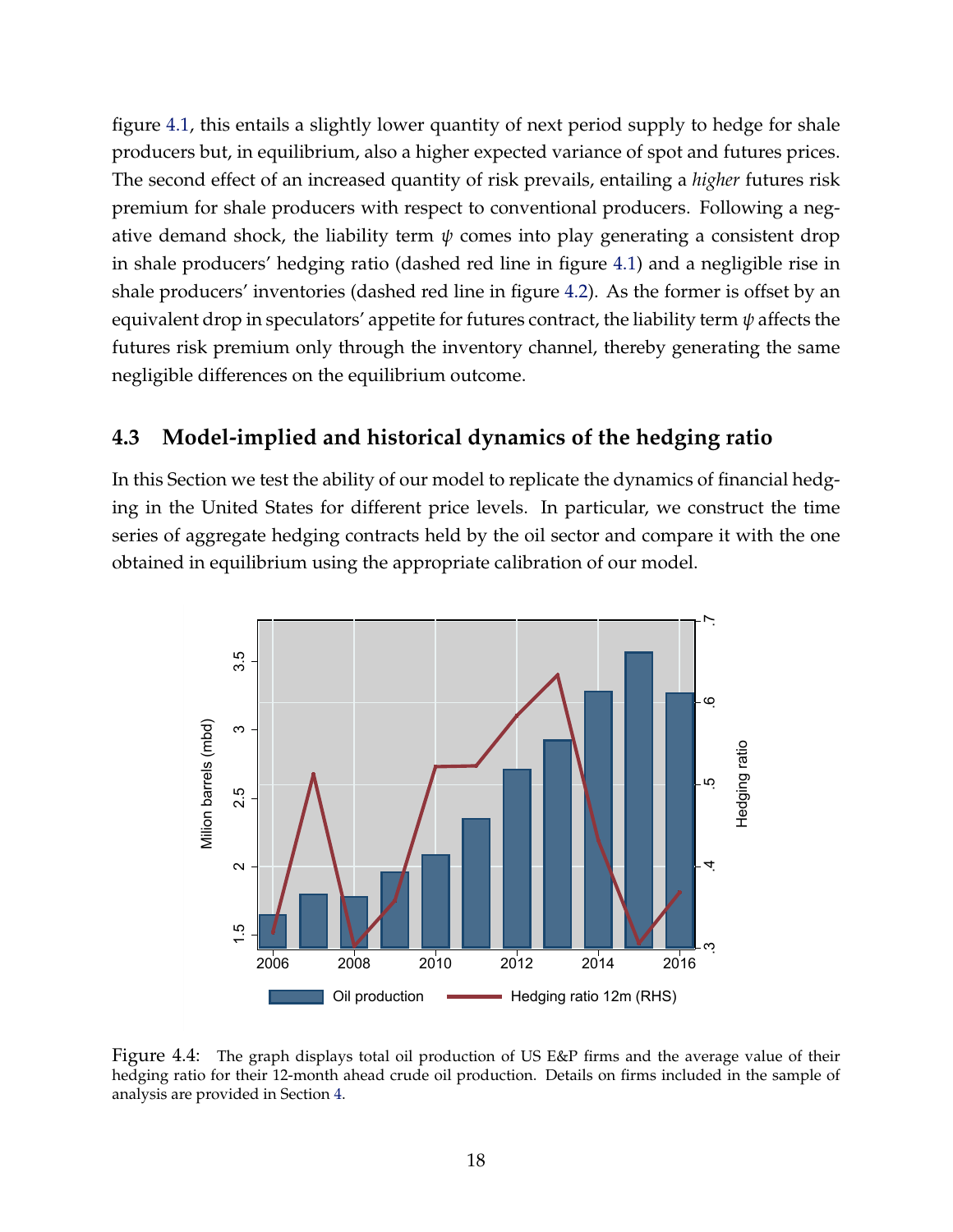To this end, we rely on a new hand-collected firm-level dataset providing detailed information on E&P hedging contracts used to hedge oil production during the period 2006- 2016. The data set is constructed starting from annual company reports (10-K) available from the EDGAR website of the US Security Exchange Commission (SEC), and it provides information on the type of derivative instruments as well as on the notional amount of each hedging contract. We restrict the analysis to E&P companies with Standard Industrial Classification (SIC) code equal to 1311, which includes firms involved in "Crude Petroleum and Natural Gas" exploration and production activities.<sup>15</sup>

Our data set details the 12-month ahead hedging exposure of each company by type of instrument, and is richer than others employed in the literature. It consists of an unbalanced sample of 102 firms accounting for approximately 30% of overall US oil production and observed over an 11 years time period. The sectoral hedging measure is constructed by aggregating the value of all hedging contracts and summing across the whole sample of firms. Figure 4.4 displays the dynamics of the average 12-month ahead hedging ratio between 2006 and 2017 and the total oil production of firms included in our sample.

The model is simulated once for each quarter, calibrating the shock at each point in time to obtain the average WTI oil spot price observed over the same time span. Results are displayed in Figure 4.5. The model makes a good job in matching the amount of hedging contracts in the period of the shale boom: in particular, it captures the increase in hedging demand before 2013 and the fall thereafter.

## **5 Empirical estimates**

The previous Section provided a theoretical underpinning for the link between futures risk premium, shale producers' fundamental hedging demand, and speculators' capital constraints. In this Section we empirically test this interplay and analyze how the recent recomposition in the oil industry has affected futures risk premia. Our exercise starts from the model equilibrium condition presented in Equation 3.15, and we estimate the following model as its empirical counterpart:

<sup>&</sup>lt;sup>15</sup>We first retrieve from the Wharton database the full list of companies with SIC code equal to 1311. Then we filter out firms for which either the 10-k was not publicly available on EDGAR or the number of 10-k filings was smaller than five during the period 2006-2016. We further exclude smaller reporting companies that are not required to disclose information as their market risk is considered as negligible and firms where risk management activities cannot be reclassified in terms of quantitative data as they are essentially not reported in tabular form in item "7A. Quantitative and Qualitative Disclosures about Market Risk". Please notice that so-called "major companies" are not included in our final sample as they are generally classified with SIC code 2911 (Petroleum refining).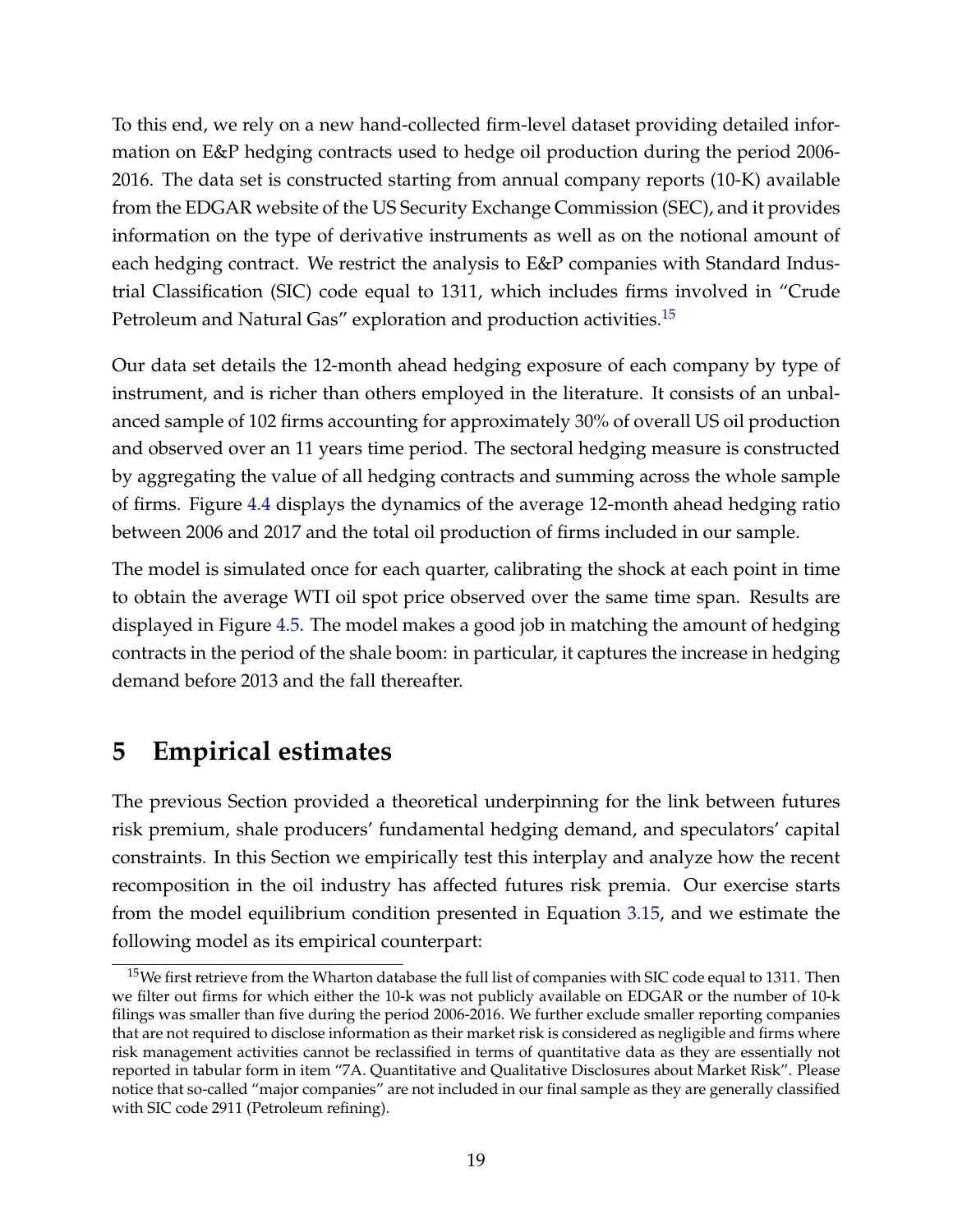

Figure 4.5: Historical hedging ratio (black line, right y-axis) and model-implied hedging ratio (red line, left y-axis).

$$
FR_{t+1} = \alpha + \beta FHD_t + \delta \text{ Controls}_t + u_{t+1}
$$
\n
$$
(5.1)
$$

where *FR* are crude oil excess returns on futures, *FHD* is our measure of fundamental hedging demand by producers, and *Controls* are additional variables to account, among others, for the US business cycle and other characteristics of commodity markets at the time of the forecast; *t* denotes time measured in quarters. Similar to ALR we test model predictions by running forecasting regressions of crude oil futures returns, which represent our proxy for the futures risk premium. However, we restrict the analysis to oil prices and most importantly we split the sample into two periods to offer an accurate representation of the new producers emerged with the advent of the shale revolution. Indeed, while in the first part of the sample shale technology did not exist (or, at least, was not yet adopted in the oil sector), since the year 2000s shale producers – albeit at a slower pace – entered commodity markets. Therefore, to forecast risk premia in the second part of the sample, we estimate the following regressions:

$$
FR_{t+1} = \alpha + \beta_1 \, FHDCon v_t + \beta_2 \, FHDShale_t + \delta \, Controls_t + u_{t+1} \tag{5.2}
$$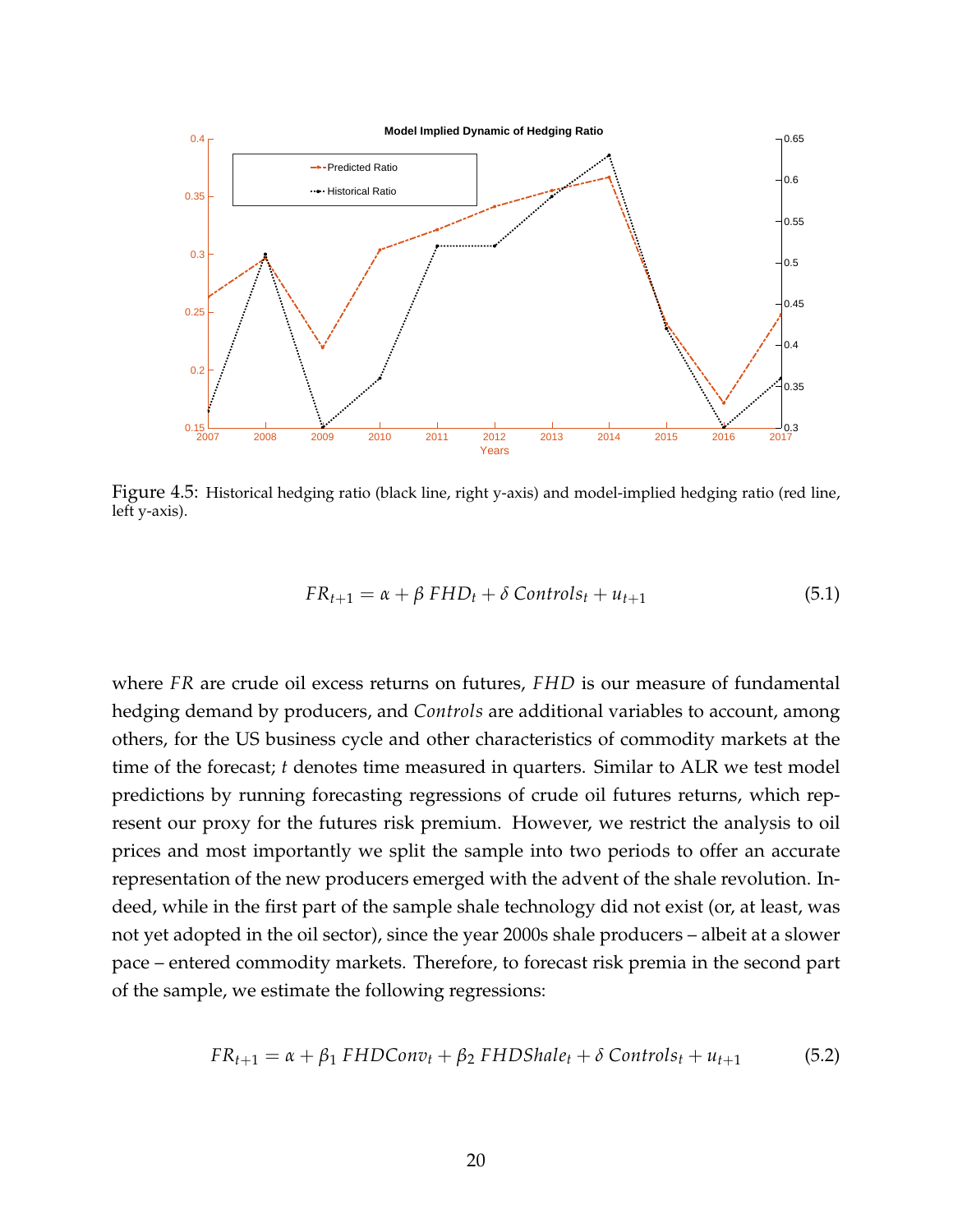$$
FR_{t+1} = \alpha + \beta_1 \, FHDCon v_t + \beta_2 \, FHDShale_t + \beta_3 \, Spec_t + \delta \, Controls_t + u_{t+1} \qquad (5.3)
$$

where *FHDConv* is the fundamental hedging demand of conventional producers, *FHDShale* is that of shale producers and *SPcc* is a measure of financial investors' capital constraints; provided that speculators invest not only in one asset class (as it is in the model), in the set of controls of Equation 5.3 we also include a measure of speculator preference for commodity futures, disregarded in standard oil regressions. In the following, we present additional details on the variables that are adopted in the empirical analysis.

#### **5.1 Oil futures returns**



Figure 5.1: Time series of quarterly crude oil futures returns. Data come from the New York Mercantile Exchange (NYMEX) for the WTI Light Sweet Crude Oil contracts and are obtained from Bloomberg.

The variable *FR* is constructed using data from Bloomberg for the prices of WTI Light Sweet Crude Oil front month futures contracts quoted at the New York Mercantile Exchange (NYMEX). Following Gorton et al. (2013), we obtain 3-month rolling commodity futures excess returns as the one-month difference in the nearest to maturity contract, that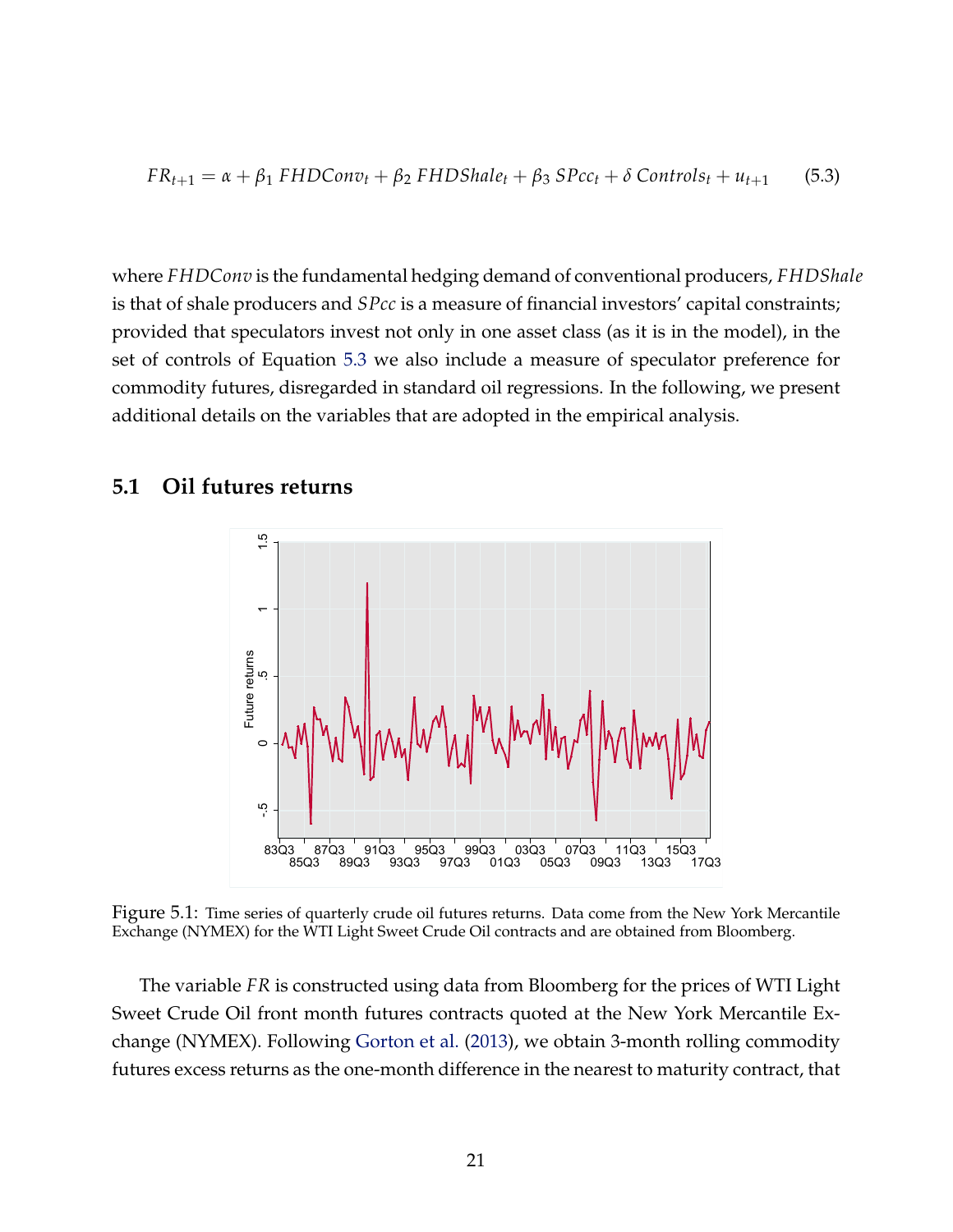would not expire during the next month, i.e. as:

$$
\frac{F_{t+1,T} - F_{t,T}}{F_{t,T}}\tag{5.4}
$$

where *Ft*,*<sup>T</sup>* is the futures price at the end of each month *t* on the nearest contract, with expiration date *T* which is after month  $t + 1$ , and  $F_{t+1,T}$  is the price of the same contract at the end of month  $t + 1$ . Quarterly returns are computed as the product of futures returns within each quarter. The quarterly series, starting in 1983Q3 due to data availability, is shown in Figure 5.1.

#### **5.2 Producers' fundamental hedging demand**

The fundamental hedging demand of producing firms is tightly linked to their distance to default. Following previous contributions, we proxy producers' fundamental hedging demand with a measure of sectoral default risk for the oil sector. For this purpose, we construct a balance sheet-based indicator by aggregating information from the financial statements of all US firms classified with SIC code 1311. For our analysis we proxy the default risk of oil producers with the Altman (1968) z-score, the most common accountingbased indicator of a company strength and financial conditions. We retrieve quarterly accounting data from Compustat for the whole period covering the availability of crude oil futures returns; our sample has a time varying composition due to sample attrition, but it consists on average of more than 200 oil producers per quarter. For each company, we construct the default risk measure *Def Risk* by using the definition of the Altman (1968) z-score for manufacturing firms:

$$
DefRisk = 1.2 * (Working capital / Total assets) + 1.4 * (Retained earnings / Total assets) + 3.3 * (Ebit / Total assets) + 0.6 * (Market value of equity / Total liabilities) + 0.999 * (Sales / Total assets)
$$
\n(5.5)

The sectoral proxy for *De f Risk* is obtained by taking the median value across firms in each quarter; a higher value of *De f Risk* indicates a lower sectoral probability of default. We consider a unique indicator of *Def Risk* during the period from 1983Q3 up to 2000Q1, using as a cut-off date the time in which data on shale production are recorded for the first time by the U.S. Energy Information Administration (EIA). Starting from 2000Q1 we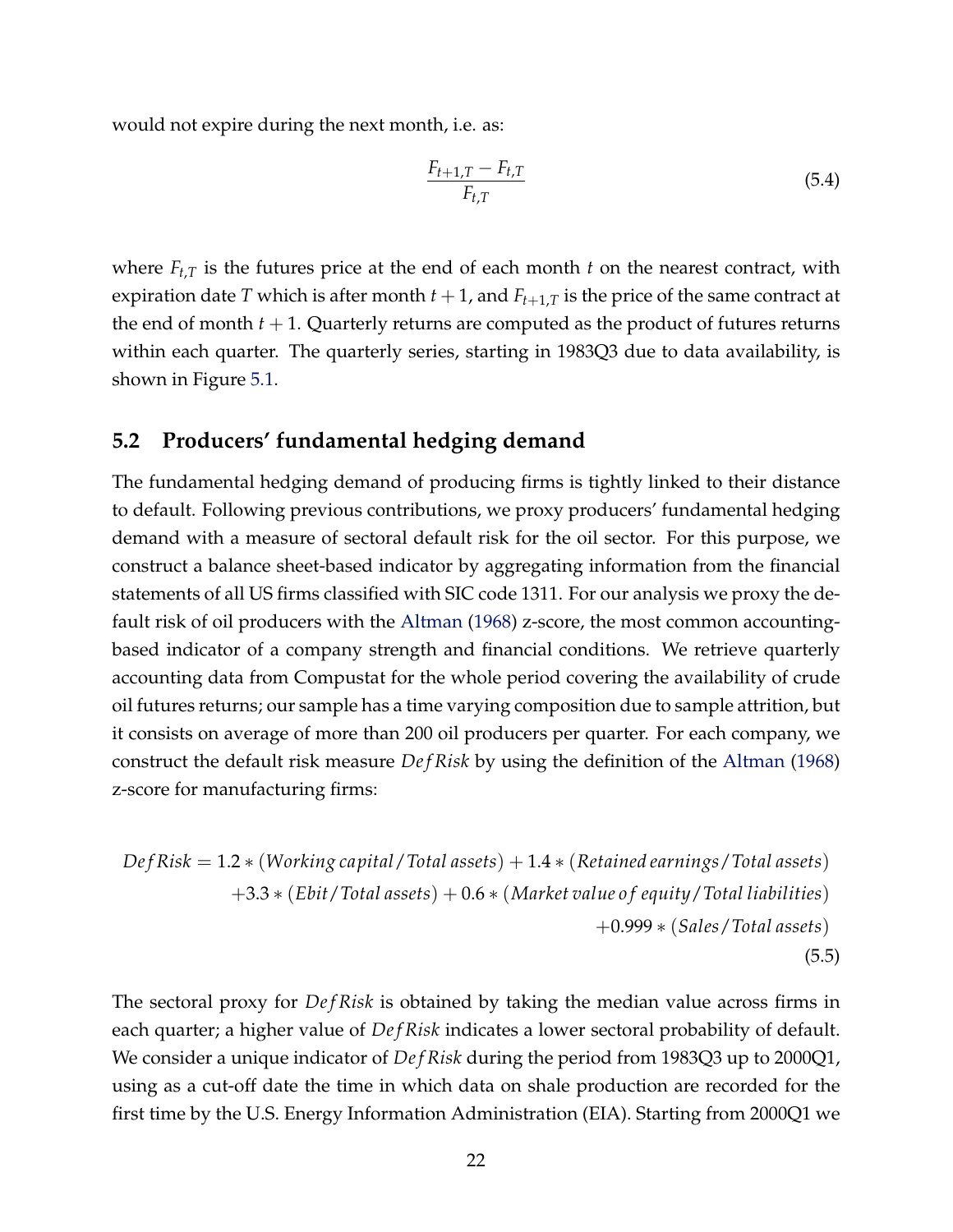compute two distinct measures of *Def Risk*, distinguishing between shale and conventional producers. However, establishing the precise nature of each producer does not represent a straightforward task, as data detailing the type of crude oil production technology are not available at the firm level.



Figure 5.2: Time series of total and shale crude oil production in the US measured in mbd; both series are from EIA. Shale-oil production includes hydraulically fractured production originated from EIA plays: Monterey, Austin Chalk, GraniteWash,Woodford, Marcellus Haynesville Niobrara-Codell, Wolfcamp, Bonespring, Spraberry, Bakken, Eagle Ford, and Yeso-Glorieta.

To address this issue we propose an identification strategy that exploits the dynamics of crude oil production in the US, as reported in Figure 5.2. Since 2008-2009 total crude oil production has been trending up; the graph clearly shows how the increase was utterly driven by the upsurge in the shale oil production. In view of this evidence, we classify as shale producers those firms whose cumulated growth in production between 2009Q2 and 2017Q4 was higher than the median of the entire US oil sector in the same period. We consider the 2009Q2 as the beginning of the shale revolution, being the fourth quarter in a row in which shale production, highly volatile since then, accounted for at least 10% over total US crude oil production. In this way, we limit possible classification inconsistencies due to a marginally material and quite volatile shale production; other contributions in the literature propose a very similar starting date (see Kilian, 2017). Our classification of shale and conventional firms also extends to the pre-shale revolution period (i.e., since 2000Q1), meaning that oil companies that are classified as shale are assumed to be more active in shale than conventional production also between 2000 and 2009. This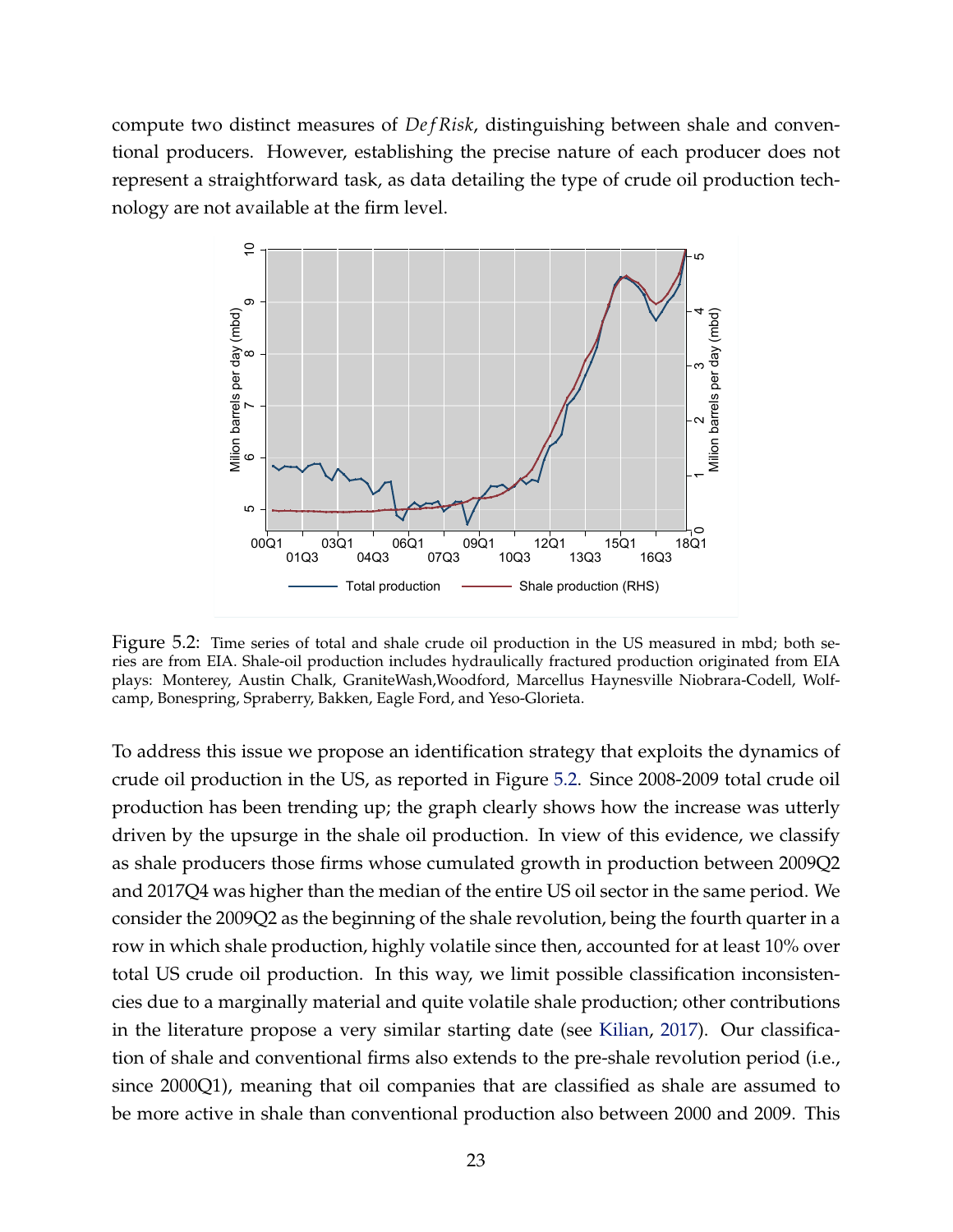

Figure 5.3: Time series of actual shale oil production retrieved from EIA and estimated shale oil production in the sample. Both series are measured in mbd; the estimated shale oil series is multiplied by a scaling factor equal to the quarterly fraction of shale crude oil over total US production.

seems reasonable provided that, in order to reach high levels of production, shale technology required, at the first stage, long periods of exploration and technology development. However, drilling from shale wells was obviously slow in the early 2000s, which explains why our identification based on production dynamics needs to rely only on data from 2009 onwards.

Figure 5.3 compares the time series of official shale oil production by the EIA with the one constructed by aggregating production from our identified shale producers, where production from each shale producer is weighted by the market share of shale oil production at each point in time.  $16$  The graph shows that, while our estimates only account for half of the total shale production, we are able to track very well the unconventional production dynamics during the shale revolution era.

The aforementioned firm classification allows to construct our specific indicators of default risk: a unique series *FHD<sup>t</sup>* for the period 1983Q3-1999Q4 and two distinct series, *FHDConv<sup>t</sup>* and *FHDShale<sup>t</sup>* for conventional and shale producers respectively during 2000Q1-2017Q4. Figure 5.4 shows the unique pre-shale indicator (upper panel) and

<sup>&</sup>lt;sup>16</sup>By weighting production of the identified shale producers we avoid overestimates of shale production in the first part of the sample, when conventional extraction was still made by companies experimenting new production technologies.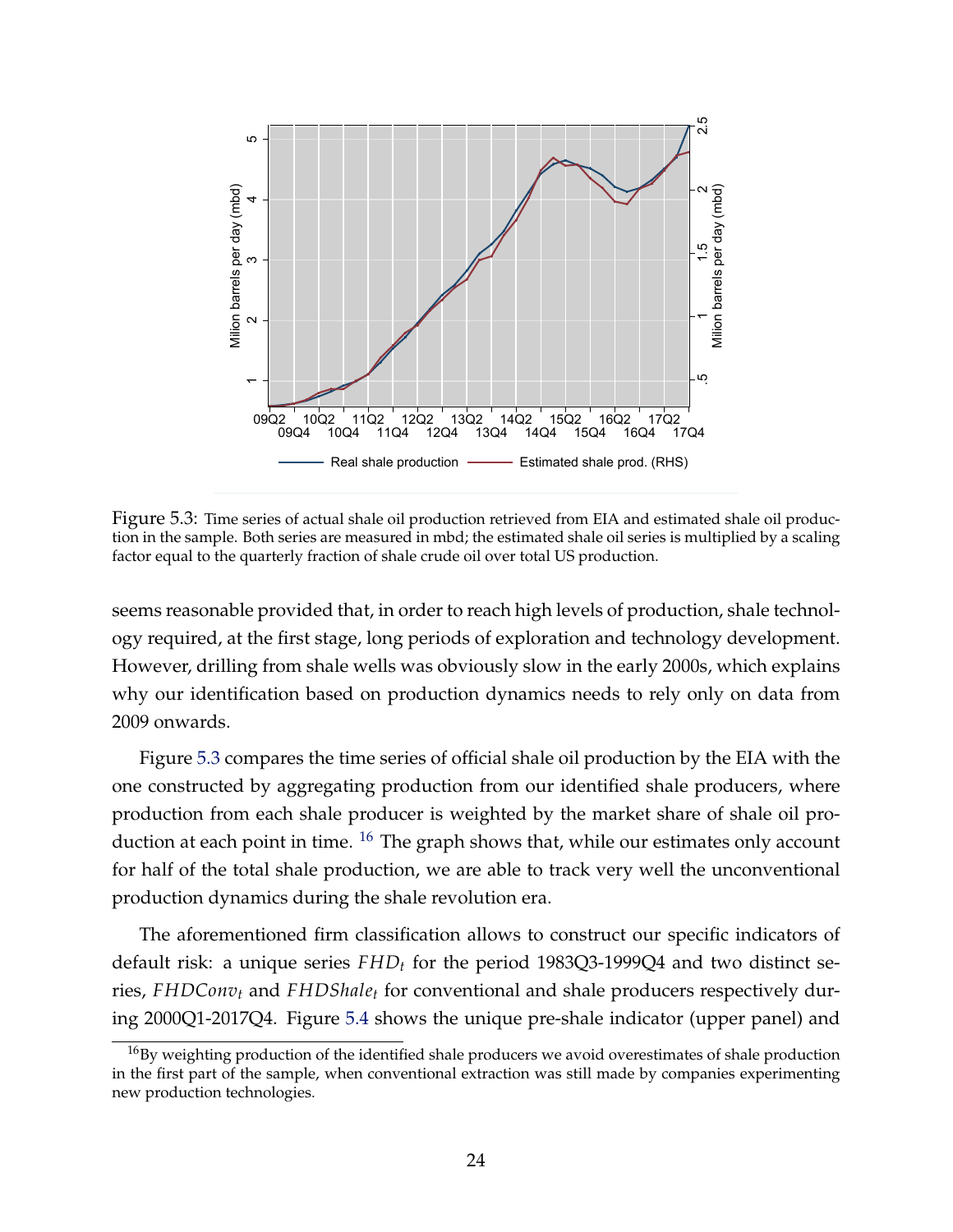

(b) Altman z-score 2000-2017

Figure 5.4: Standardized Altman z-score of US E&P companies (SIC code 1311); z-scores are preliminary winsorized within the interval 0-12 to exclude outliers. The upper graph plots the sample median Altman z-score from 1983Q2 to 1999Q4; the lower graph plots the sample median Altman z-scores from 2000Q1 to 2017Q4 differentiating between shale and conventional producers on the basis of the identification strategy described in this Section.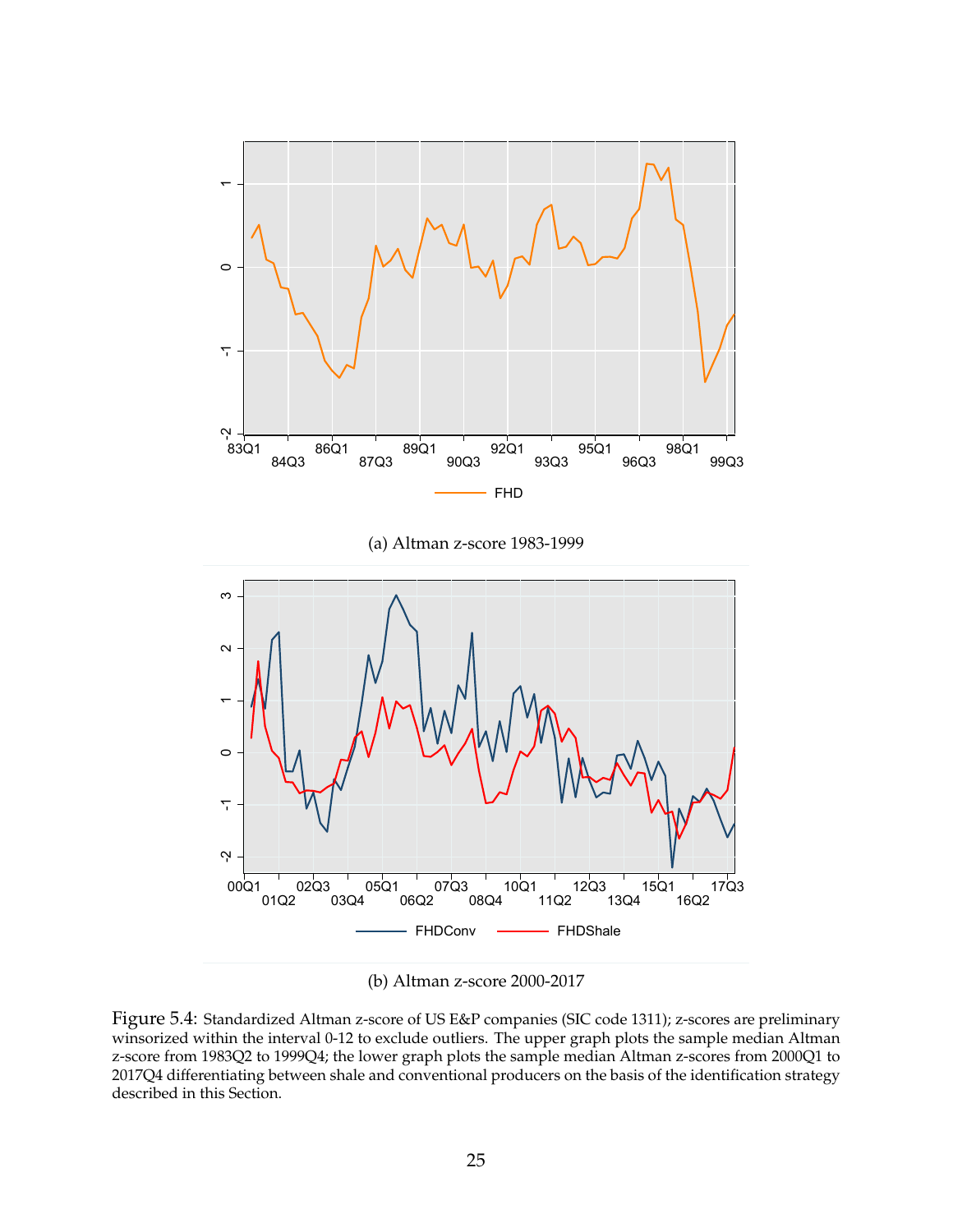the two indicators for conventional and shale companies (lower panel), where small values indicate high default risk. The lower panel shows that the Altman z-scores have been trending down since the late 2000s for both types of producers, and these trends accelerated between 2013 and 2015, i.e. during the latest oil slump.

#### **5.3 Financial speculators**

To account for the presence of financial speculators interacting with oil producers, we include a measure of speculator risk aversion *γ<sup>s</sup>* . We follow Etula (2013) and construct a measure of effective risk aversion based on broker-dealer and household balance sheet data from the US Flow of funds. This indicator is negatively correlated with speculators' capital constraints and previous contributions have shown its substantial effectiveness to predict commodity futures returns.<sup>17</sup>

In addition, we also include a measure of speculators' preference for investments in the commodity markets (*SPcc*) based directly on banks' regulatory reporting. This indicator is more closely related to the commodity market than the previous measure. We source the Federal Reserve banks' micro data from Compustat and construct our indicator as the ratio between the market value of banks' off-balance sheet commodity exposure and total trading assets.<sup>18</sup> In each quarter, the bank-level indicator of commodity preference is therefore as follows:

$$
SPcc_t = \frac{\sum \text{Commodity financial derivatives in the trading book_t}}{\text{Total trading assets}_t}
$$
(5.6)

where the numerator sums across financial derivatives whose underlying is either a single commodity or a commodity index that are valued in the trading book of the bank. In the following analysis we use an aggregate measure of commodity exposure corresponding to the sectoral median of *SPcc<sup>t</sup>* across reporting banks.

The two measures are displayed in Figure 5.5. The Broker-Dealer (BD) effective risk aver-

$$
ERA_t = 1 + \frac{\text{Broker-dealer equity}_t}{\text{Household equity}_t}\left(1 - \frac{\text{Broker-dealer leverage}_t}{\text{Market leverage}_t}\right)
$$

For details on how each term is constructed, see Etula (2013).

 $17$ The effective risk aversion measure is as follows

<sup>&</sup>lt;sup>18</sup>Federal Reserve micro data provide information on the contract amount for all derivative contracts committing the reporting entity to purchase or sell commodities such as agricultural products (e.g., wheat, coffee), precious metals (e.g., gold, platinum), and non-ferrous metals (e.g., copper, zinc).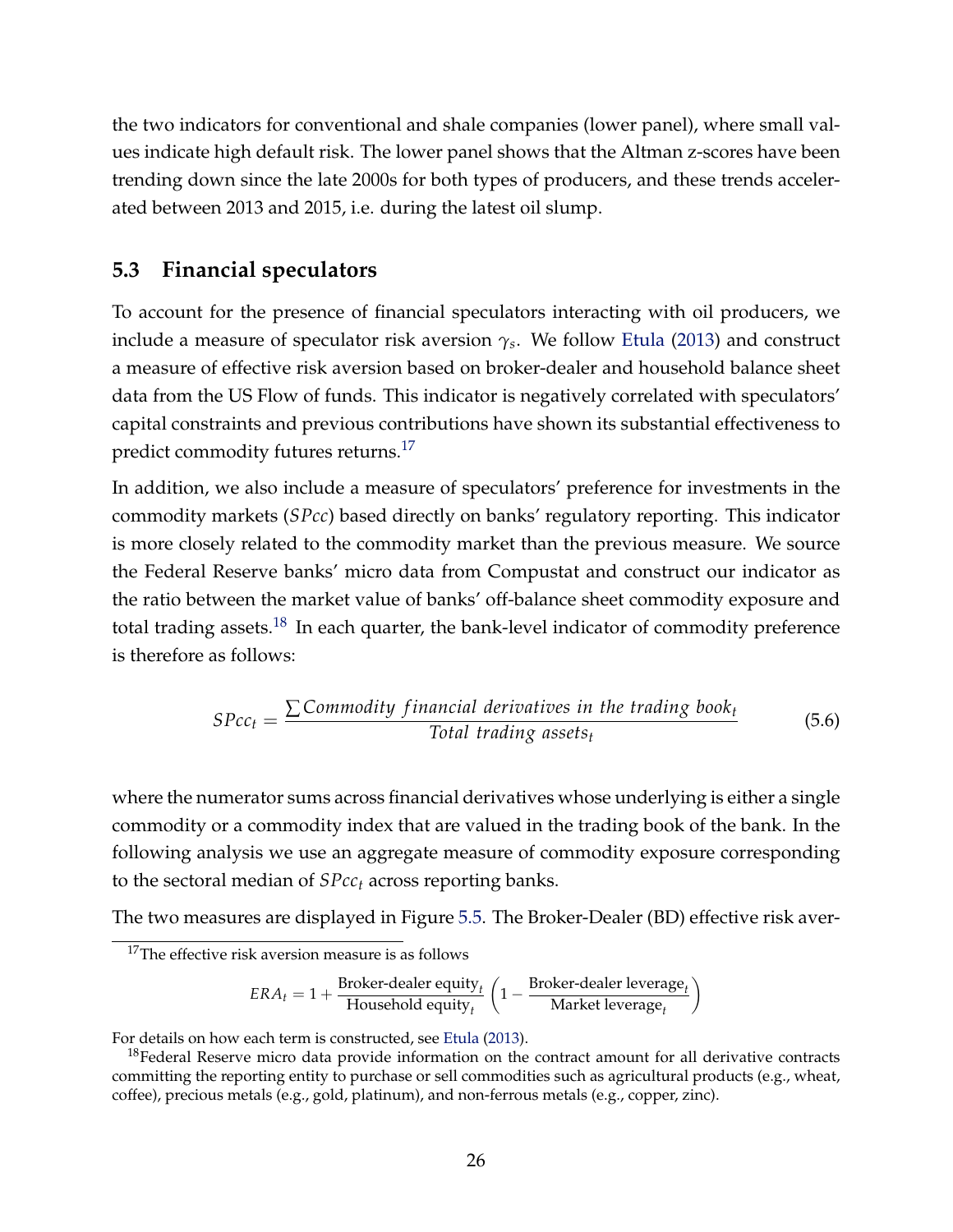

Figure 5.5: Two measures of broker-dealer exposure: the effective risk aversion (green line) and the median of the off-balance sheet exposure in commodity derivatives (yellow line). The green line represents the non detrended version of the risk aversion measure proposed in Etula (2013).

sion (green line) grew substantially in early 2000's and remained quite stable thereafter, indicating the ample liquidity of U.S. banks; since 2010, it progressively decreased as a consequence of stricter financial conditions with the global financial crisis. On the other hand, the exposure in commodity derivatives (yellow line) increased steadily since 2006 – the beginning of the financialization era – and peaked in 2012; in mid-2012, due also to stricter regulatory frameworks limiting the proprietary trading of derivatives by US banks, the commodity exposure started to decline, albeit remaining well above the prefinancialization levels.

#### **5.4 Results**

Empirical estimates for Equation 5.1, 5.2 and 5.3 are reported in Table 2. We empirically examine the drivers of the risk premium embedded in WTI futures contracts before and after the advent of shale oil. Equation 5.1 is estimated between 1983Q1 and 1999Q4 with results reported in the first column of Table 2 while equations 5.2 and 5.3 are estimated between 2000Q1 and 2017Q4 and the corresponding results are displayed in columns 2-5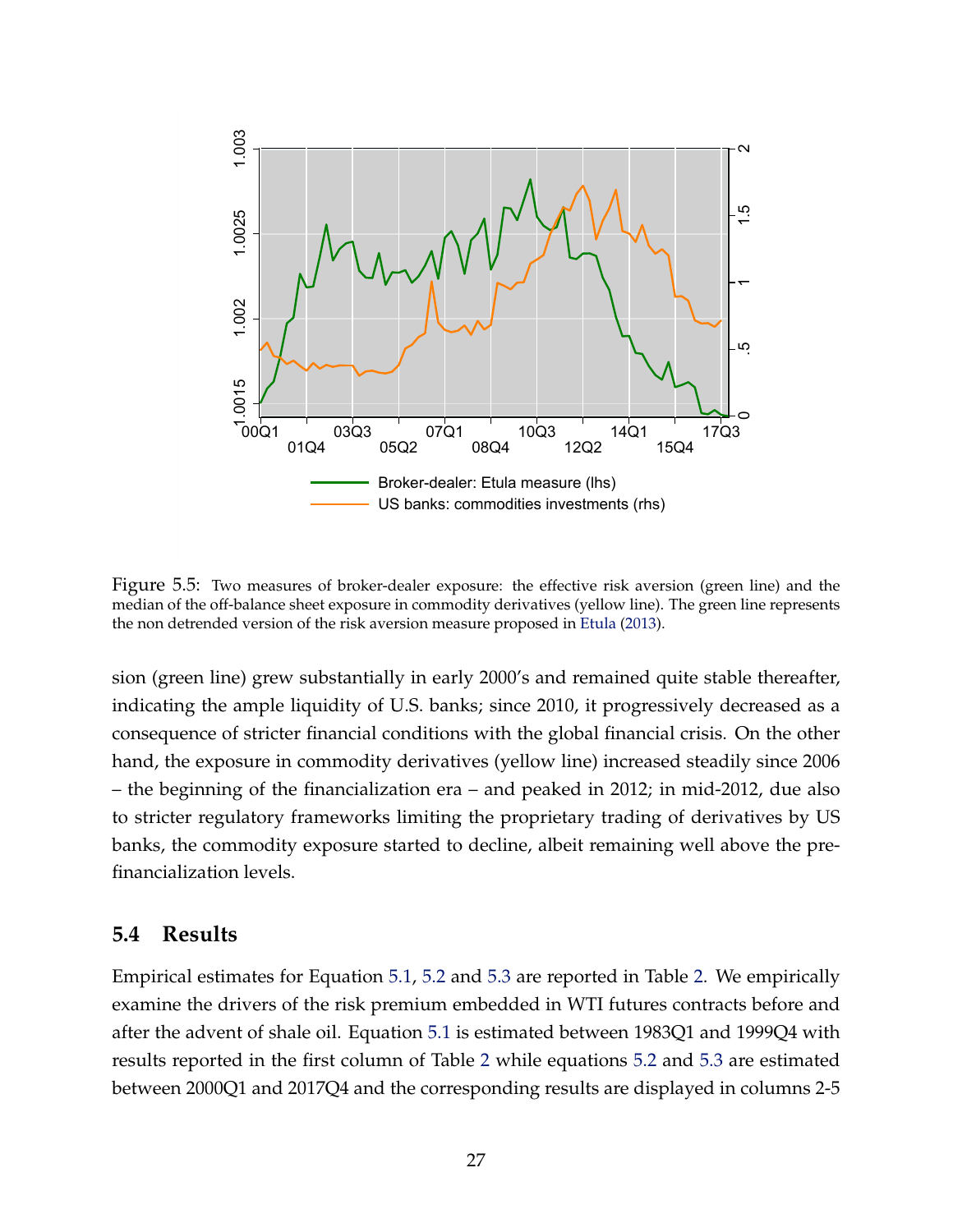|                             | (1)                  | (2)                   | (3)                  | (4)                   | (5)                  |
|-----------------------------|----------------------|-----------------------|----------------------|-----------------------|----------------------|
| Altman score - pre 2000     | $-0.090**$<br>(0.04) |                       |                      |                       |                      |
| Altman score - shale        |                      | $-0.114**$<br>(0.04)  | $-0.117**$<br>(0.05) | $-0.092**$<br>(0.04)  | $-0.093*$<br>(0.05)  |
| Altman score - conventional |                      | 0.052<br>(0.03)       | 0.066<br>(0.04)      | 0.049<br>(0.03)       | 0.060<br>(0.04)      |
| <b>BD</b> risk aversion     |                      |                       |                      | $-0.107$<br>(0.12)    | $-0.101$<br>(0.13)   |
| BD commodity exposure       |                      |                       |                      | $-0.112*$<br>(0.06)   | $-0.108*$<br>(0.06)  |
| Kilian Index                | 0.056<br>(0.06)      | 0.009<br>(0.03)       | $-0.008$<br>(0.03)   | 0.003<br>(0.02)       | $-0.012$<br>(0.03)   |
| 3m T-Bill                   | 0.017<br>(0.02)      | 0.007<br>(0.04)       | 0.023<br>(0.05)      | 0.022<br>(0.04)       | 0.045<br>(0.05)      |
| <b>Futures</b> basis        | $-0.135$<br>(0.11)   | $-0.025$<br>(0.02)    | $-0.039*$<br>(0.02)  | $-0.031*$<br>(0.02)   | $-0.044**$<br>(0.02) |
| <b>GDP</b> forecast         | $-0.040$<br>(0.06)   | 0.057<br>(0.04)       | 0.074<br>(0.05)      | 0.069<br>(0.04)       | $0.083*$<br>(0.04)   |
| Inventories                 |                      | $-0.138***$<br>(0.05) | $-0.150**$<br>(0.06) | $-0.141***$<br>(0.05) | $-0.137**$<br>(0.06) |
| Credit lines - shale        |                      |                       | $-0.040**$<br>(0.02) |                       | $-0.044**$<br>(0.02) |
| Credit lines - conventional |                      |                       | 0.012<br>(0.01)      |                       | 0.022<br>(0.01)      |

Table 2: Results from the regressions of crude oil futures returns on fundamental hedging demand proxied by default risk measures and controls. In column 1 the time span is 1983Q1-1999Q4, in columns 2-5 it is 2000Q1-2017Q4. Altman scores account for producers' fundamental hedging demand as described in Section 5.2. BD effective risk aversion is the (non-detrended) measure introduced in Etula (2013), BD commodity exposure is US banks exposure in commodity derivatives. The controls in the regression include Kilian Index, risk-free rate, futures basis, GDP growth forecast, % of available credit lines/total liabilities, OECD oil inventories (these last two series are restricted to the second time span because of data availability). Inventories and the two BD measures are in first difference. Standard errors in parentheses are robust for heteroskedasticity and autocorrelation. \* Denotes significance at the 10% level, \*\* denotes significance at the 5% level, and \*\*\* denotes significance at the 1% level.

of the same table. The first column shows that, in the pre-shale and pre-financialization period, the producer side of the oil market had a key role in the fluctuations of the futures risk premium, which was tightly linked to hedging decisions of oil companies. In line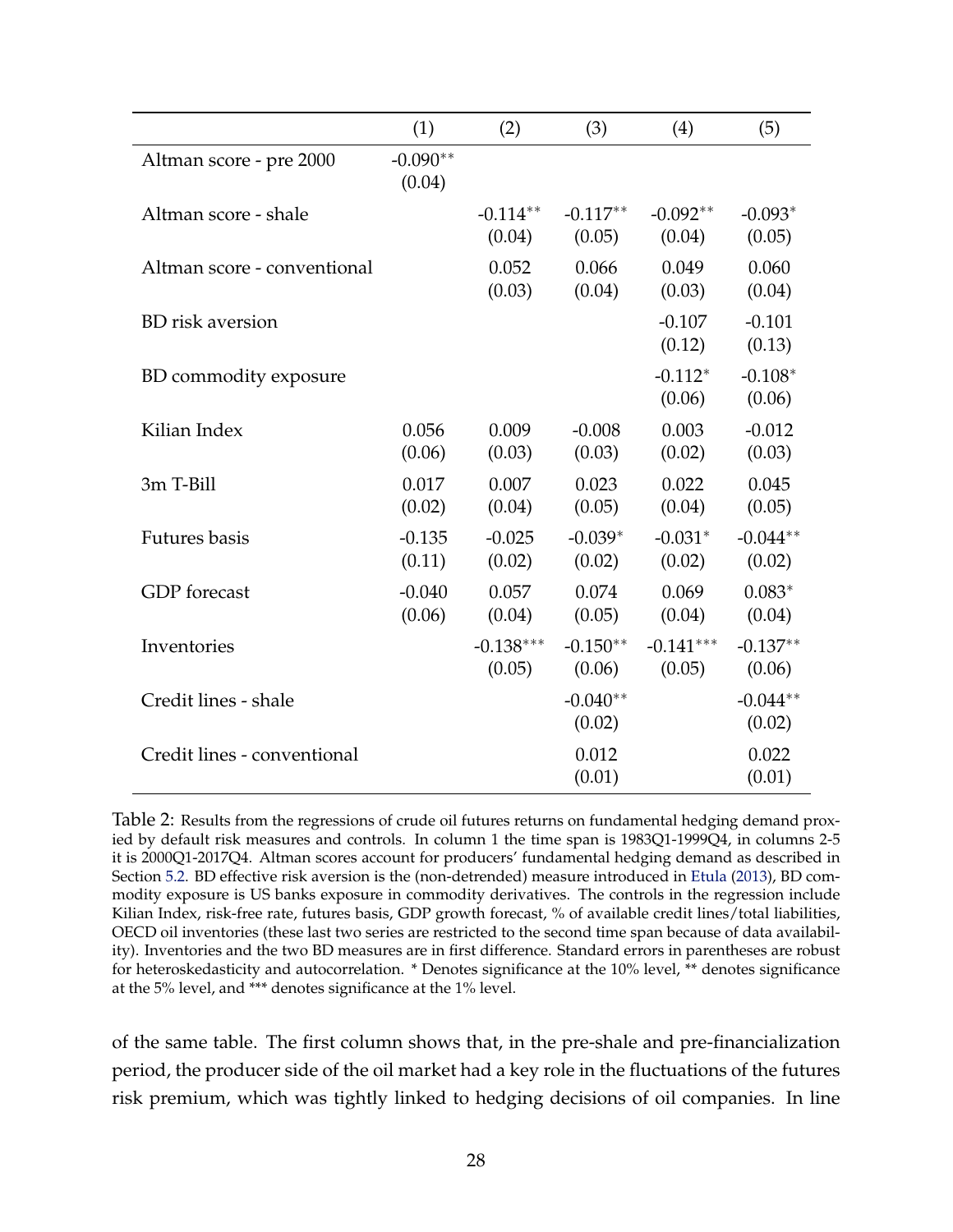with the model predictions, a higher fundamental hedging demand (a lower default risk) leads to a widening of the risk premium.

During the 2000s, the interplay between an increasing speculative activity in oil market and the expanding demand for hedging by shale producers had a material effect on the risk premia. On the producer side, columns 2-5 show that, once separately identified, only the default risk of shale producers remains significant and exerts a negative pressure on futures risk premia. As predicted by the model, shale producers have on average higher hedging needs than conventionals, and their reliance on external debt determines higher pressure on financial derivatives. This result also emerges when we include, as an additional control, the degree of financial soundness in terms of credit lines available to the company to cover its liabilities (columns 3 and 5). On the other side of the market, the commodity exposure of speculators becomes relevant in our extended sample that includes years in which leverage and commodity exposure varied markedly. Note that, for a given level of financial constraint, the specific exposure of speculators in commodity markets, which may depend on the regulatory framework on derivatives as well as on investment preferences, is relevant to capture their overall effect on risk premia (columns 4 and 5). When speculators' risk capacity is low, additional investment in commodities produces a negative effect on futures risk premia, as arbitrageurs require a higher compensation to accomodate the hedging demand of oil producers.

All in all, the empirical evidence in Table 2 suggests that the hedging pressure from producers remains a relevant driver of the futures risk premia. However, despite the increasing pressure coming from the rise of shale producers, the risk premia were curbed by the offsetting buying pressure from financial intermediaries taking long positions in oil derivatives.<sup>19</sup>

## **6 Conclusions**

The advent of shale oil in the United States induced a structural transformation in the oil market. We show, both theoretically and empirically, that this process has relevant consequences on oil prices. We construct a consumption-based model with shale producers who interact with financial speculators in the futures market. Compared to conventionals, shale producers have a more flexible technology, but higher risk aversion and additional costs due to their reliance on external finance. Our shale model helps to explain

<sup>&</sup>lt;sup>19</sup>We find similar evidence of a compression in the risk premium using a model based estimate of the "ex-ante" risk premium from the term structure model of (Hamilton and Wu, 2014), which we update until the end of our sample. Results are available upon request.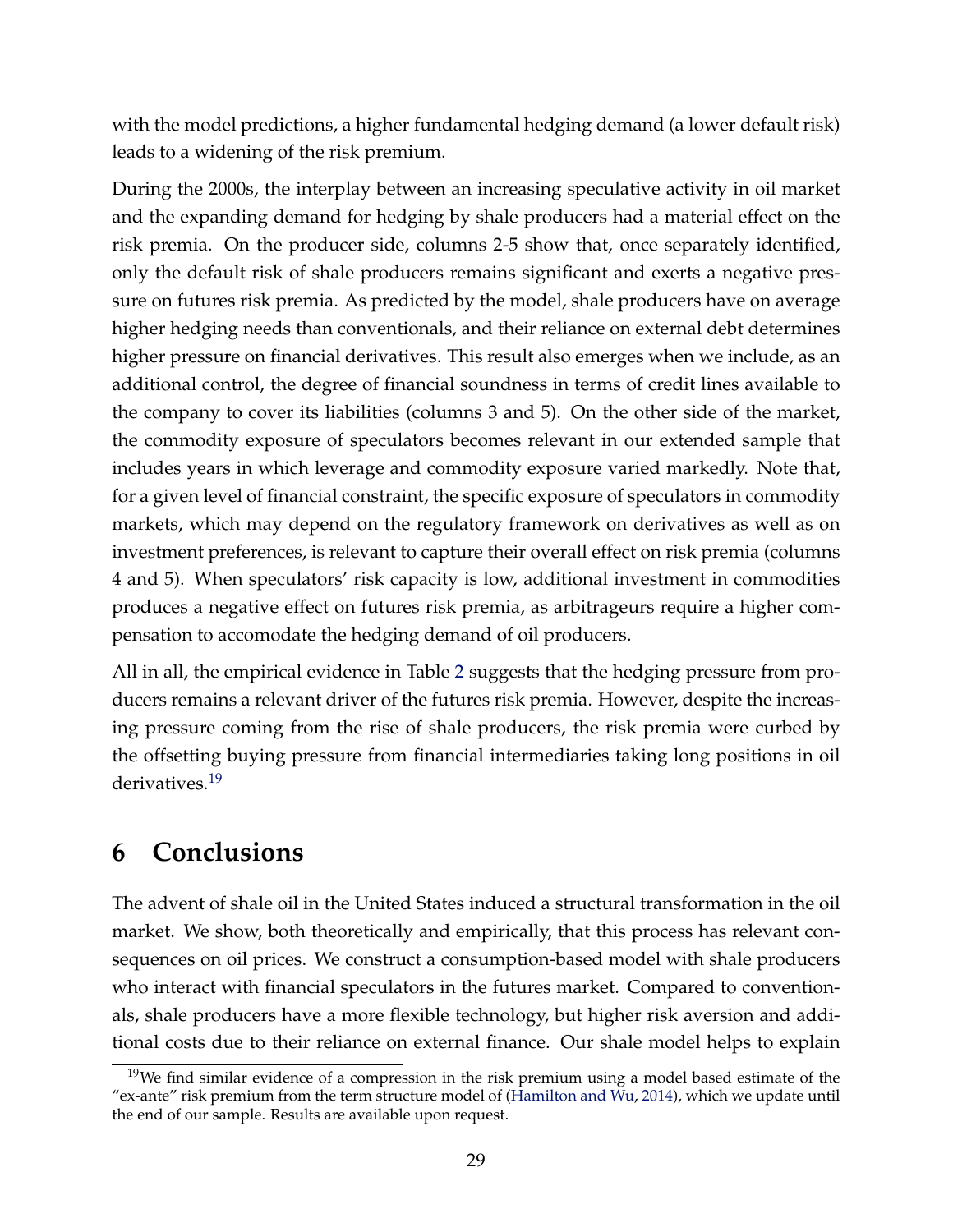the observed pattern of aggregate hedging by US firms in the last decade. A comparative simulation of the shale-speculator and conventional-pure speculator models reveals that, on average, an oil sector populated by shale producers demand a higher amount of financial hedging contracts, creating more pressure on the sell side of the derivatives markets and amplifying the arbitrage friction (so the futures risk premium). The empirical analysis also shows that, in the era of shale oil, the hedging pressure of shale producers can be more relevant than that of conventional producers in explaining the oil futures risk premium. However, despite the increasing pressure coming from the rise of shale producers the futures risk premia were curbed by an offsetting buying pressure from financial intermediaries taking long positions in oil derivatives. Both shale producers and speculators are tightly linked to fluctuations in the credit cycle: the investigation of their joint dynamics is left as avenue of future research.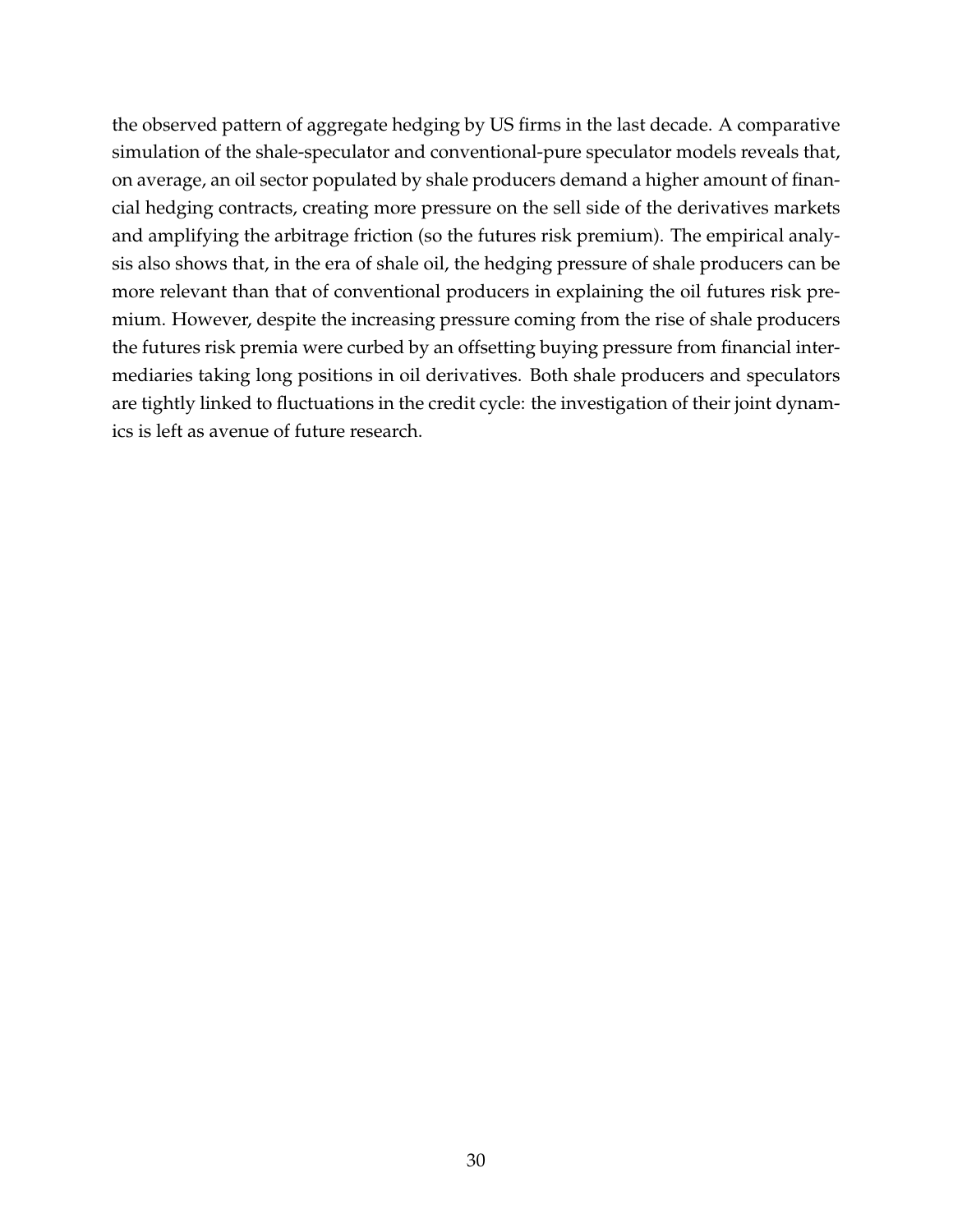## **References**

- Acharya, Viral V., Lars A. Lochstoer, and Tarun Ramadorai (2013), "Limits to arbitrage and hedging: Evidence from commodity markets." *Journal of Financial Economics*, 109, 441–465.
- Altman, Edward I. (1968), "Financial ratios, discriminant analysis and the prediction of corporate bankruptcy." *The Journal of Finance*, 23, 589–609.
- Anderson, Soren T., Ryan Kellogg, and Stephen W. Salant (2018), "Hotelling under pressure." *Journal of Political Economy*, 126, 984–1026.
- Azar, Amir (2017), "Reserve base lending and the outlook for shale oil and gas finance."
- Baumeister, Christiane and Lutz Kilian (2016), "Understanding the Decline in the Price of Oil since June 2014." *Journal of the Association of Environmental and Resource Economists*, 3, 131–158.
- Belu Manescu, Cristiana and Galo Nuño (2015), "Quantitative effects of the shale oil revolution." *Energy Policy*, 86, 855–866.
- Bjørnland, Hilde C, Frode Martin Nordvik, and Maximilian Rohrer (2017), "Supply Flexibility in the Shale Patch: Evidence from North Dakota."
- Bornstein, Gideon, Per Krusell, and Sergio Rebelo (2017), "Lags, Costs, and Shocks: An Equilibrium Model of the Oil Industry." *National Bureau of Economic Research*.
- Dale, Spencer (2015), "New Economics of Oil." *Society of Business Economists Annual Conference, London*.
- Domanski, Dietrich, Jonathan Kearns, Marco Lombardi, and Hyun Song Shin (2015), "Oil and debt." *BIS Quarterly Review*.
- Etula, Erkko (2013), "Broker-dealer risk appetite and commodity returns." *Journal of Financial Econometrics*, 11, 486–521.
- Froot, Kenneth A., David S. Scharfstein, and Jeremy C. Stein (1993), "Risk Management: Coordinating Corporate Investment and Financing Policies." *The Journal of Finance*, 48, 1629–1658.
- Gilje, Erik, Robert Ready, and Nikolai Roussanov (2016), "Fracking, drilling, and asset pricing: estimating the economic benefits of the shale revolution." *NBER Working Paper No. 22914*, 1–29.